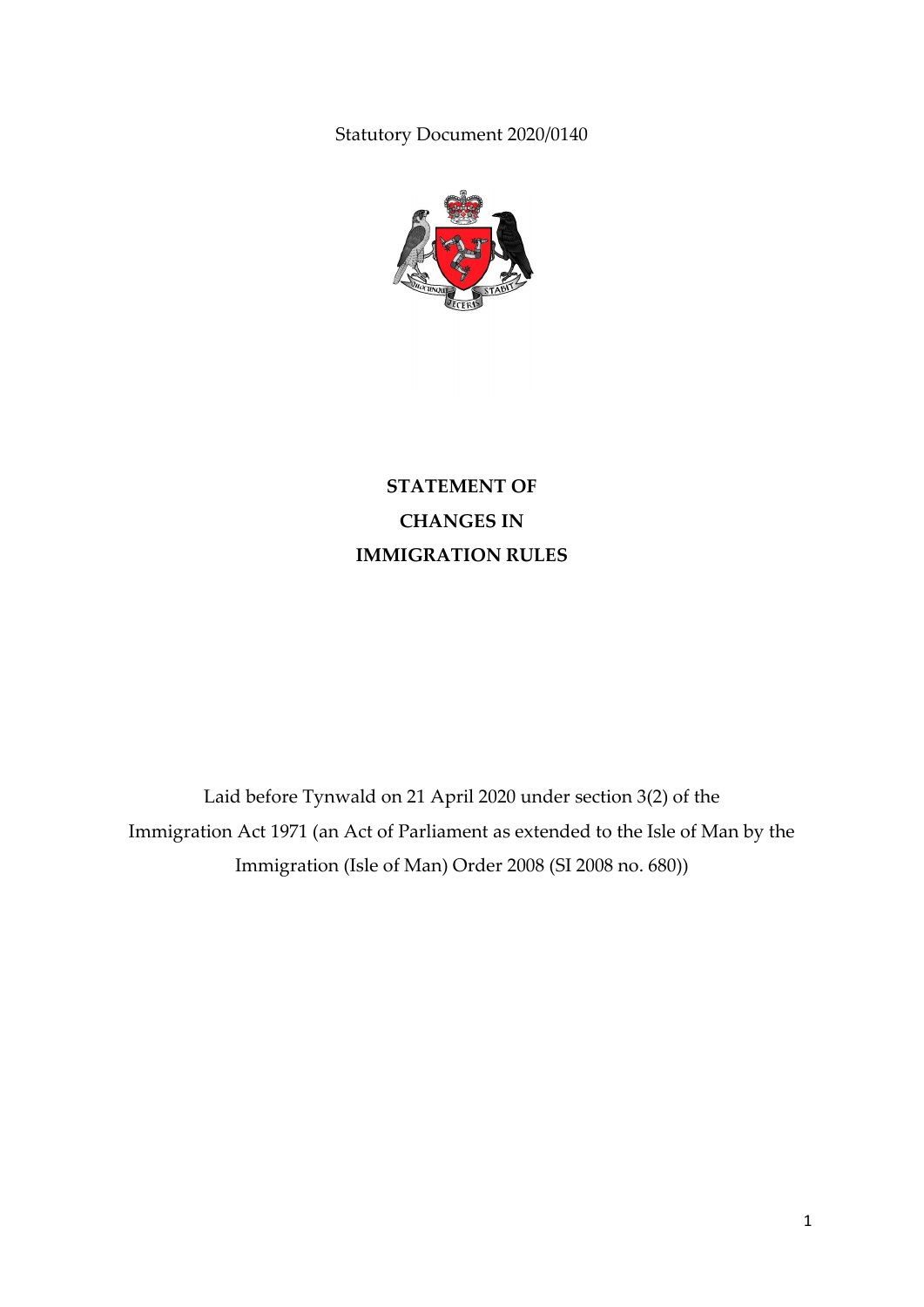The Minister for the Cabinet Office has made the following changes to the Immigration Rules laid down by it as to the practice to be followed in the administration of the Immigration Act [1](#page-1-0)971<sup>1</sup> (of Parliament) as it has effect in the Isle of Man<sup>[2](#page-1-1)</sup> for regulating entry into and the stay of persons in the Isle of Man and contained in the Statement laid before Tynwald on 17 May 2005[3](#page-1-2).

### **Commencement**

All changes set out in this Statement take effect on 5 May 2020.

## **Changes to Part 1**

- 1.1 In paragraph 6, omit the definition of "business day".
- 1.2 In paragraph 6, for the definition of "working day", substitute "**"working day"** has the same meaning as in the Interpretation Act 2015<sup>[4](#page-1-3)</sup>.".
- 1.3 For paragraphs 18 to 19, substitute—
	- "18. A person may resume their residence in the Isle of Man provided the Immigration Officer is satisfied that the person concerned—
		- (a) had indefinite leave to enter or remain in the Isle of Man when he or she last left;
		- (b) has not been away from the UK and Islands for more than 2 years;
		- (c) did not receive assistance from public funds towards the cost of leaving the Isle of Man; and
		- (d) now seeks admission for the purpose of settlement.
	- 18A. Those who qualify to resume their residence in accordance with paragraph 18 do not need a visa to enter the Isle of Man.
	- 19. A person who does not benefit from paragraph 18 by reason only of having been absent from the UK and Islands for more than 2 consecutive years, must have applied for, and been granted indefinite leave to enter by way of entry clearance if, he or she can demonstrate that he or she has strong ties to the Isle of Man and intends to make the Isle of Man his or her permanent home.

<span id="page-1-0"></span> $1$  1971 c. 77

<span id="page-1-1"></span><sup>2</sup> See the Immigration (Isle of Man) Order (S.I. 2008 No 680)

<span id="page-1-3"></span><span id="page-1-2"></span><sup>3</sup> S.D. 62/05 amended by S.D.692/05, S.D. 442/06, S.D. 547/06, S.D. 781/06, S.D. 871/06, S.D. 124/07, S.D. 303/07, S.D. 534/07, S.D. 02/08, S.D. 500/08, GC 32/09, GC 35/09, GC 14/10, GC 26/10, GC 02/11, SD 518/11, SD 40/12, SD 0288/12, SD 0625/12, SD 0657/12, SD250/13, SD 302/13, SD 345/13 ,SD 2014/0004, SD 2014/0082, SD 2014/241, SD2014/314 , SD2014/324, SD2015/0265, SD2015/0386, SD2016/0092, SD2016/0175, SD5016/0211, SD2017/0066, SD2017/0183, SD2017/0314, SD2018/0084, SD2018/0134, SD2018/0328, SD2019/0119, SD2019/0143, SD2019/0330, SD2019/0380, SD2020/0011, SD2020/0070 and SD2020/0088.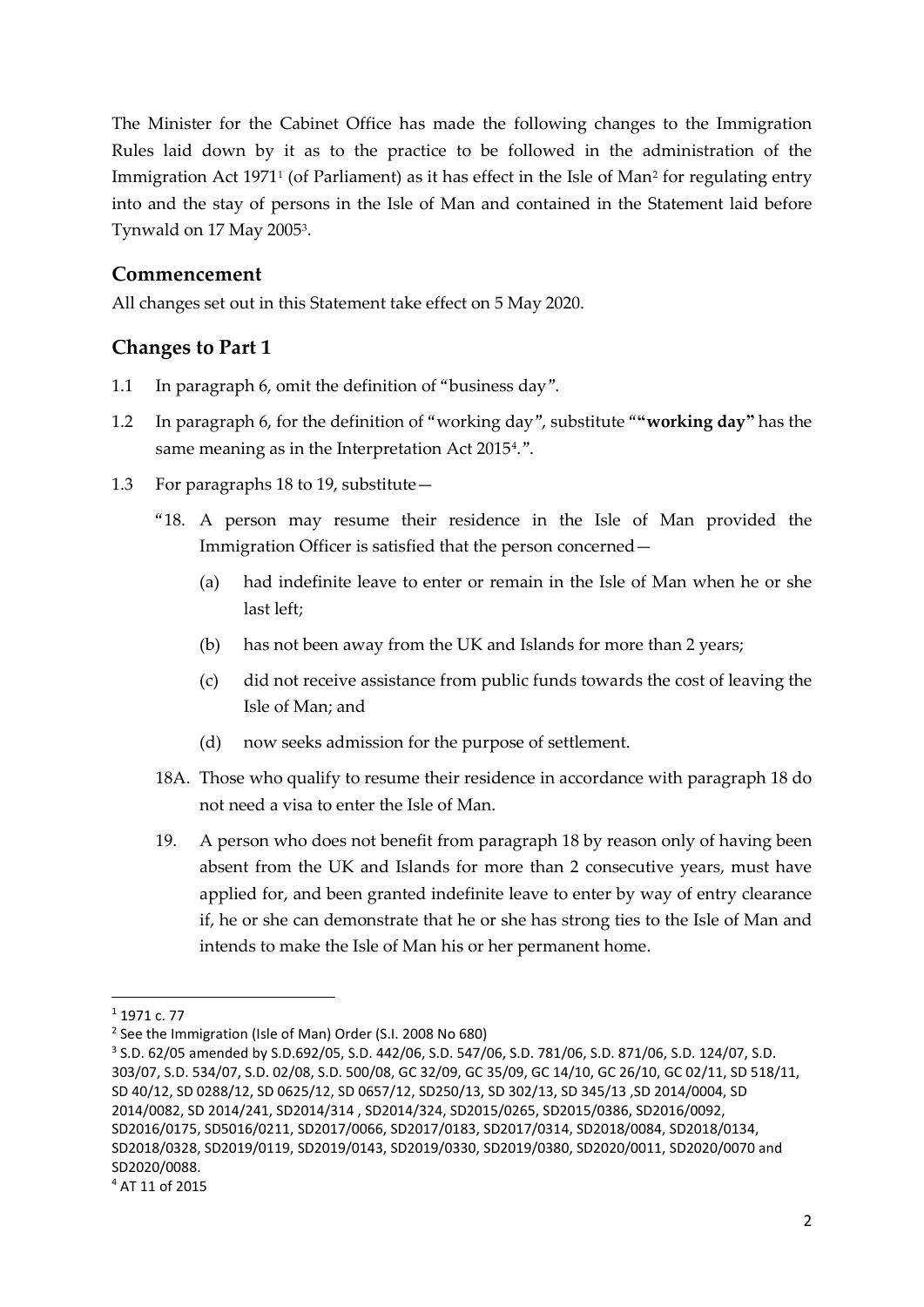- 19A. Sub-paragraphs (b) and (c) of paragraph 18 shall not apply where a person who has indefinite leave to enter or remain in the Isle of Man accompanies on an overseas posting a partner, parent, a spouse, civil partner, unmarried partner or same-sex partner who is—
	- (a) a member of HM Forces serving overseas; or
	- (b) a British citizen or is settled in the Isle of Man; and
		- (i) a permanent member of HM Diplomatic Service;
		- (ii) a comparable Isle of Man based permanent staff member of the British Council;
		- (iii) a permanent staff member of the UK Department for International Development; or
		- (iv) a permanent Home Office employee.".

## **Changes to Part 9**

- 9.1 For paragraph D320, substitute  $-$ 
	- "D320. (1) Part 9 does not apply to applications made under Appendix EU.
		- (2) Part 9 does not apply to applications made under Appendix EU (Family Permit).".
- 9.2 For paragraph 321B, substitute—
	- "321B. A person's leave to enter or remain which is in force on their arrival in or while they are outside the Isle of Man may be cancelled:
	- (a) If that person has leave to enter or remain in the Isle of Man granted by virtue of Appendix EU, or leave to enter the Isle of Man granted by virtue of having arrived in the Isle of Man with an entry clearance that was granted under Appendix EU (Family Permit); and
	- (b) (i) the cancellation is justified on grounds of public policy, public security or public health in accordance with regulation 28 of the EEA Regulations, irrespective of whether those Regulations apply to that person (except that for "a right of permanent residence under regulation 17" read "indefinite leave to enter or remain"; and for "an EEA decision" read "a decision under paragraph 321B of the Immigration Rules");
		- (ii) the cancellation is justified on the ground that it is conducive to the public good, on the basis of the person's conduct committed after 23:00 Greenwich Mean Time on 31 December 2020;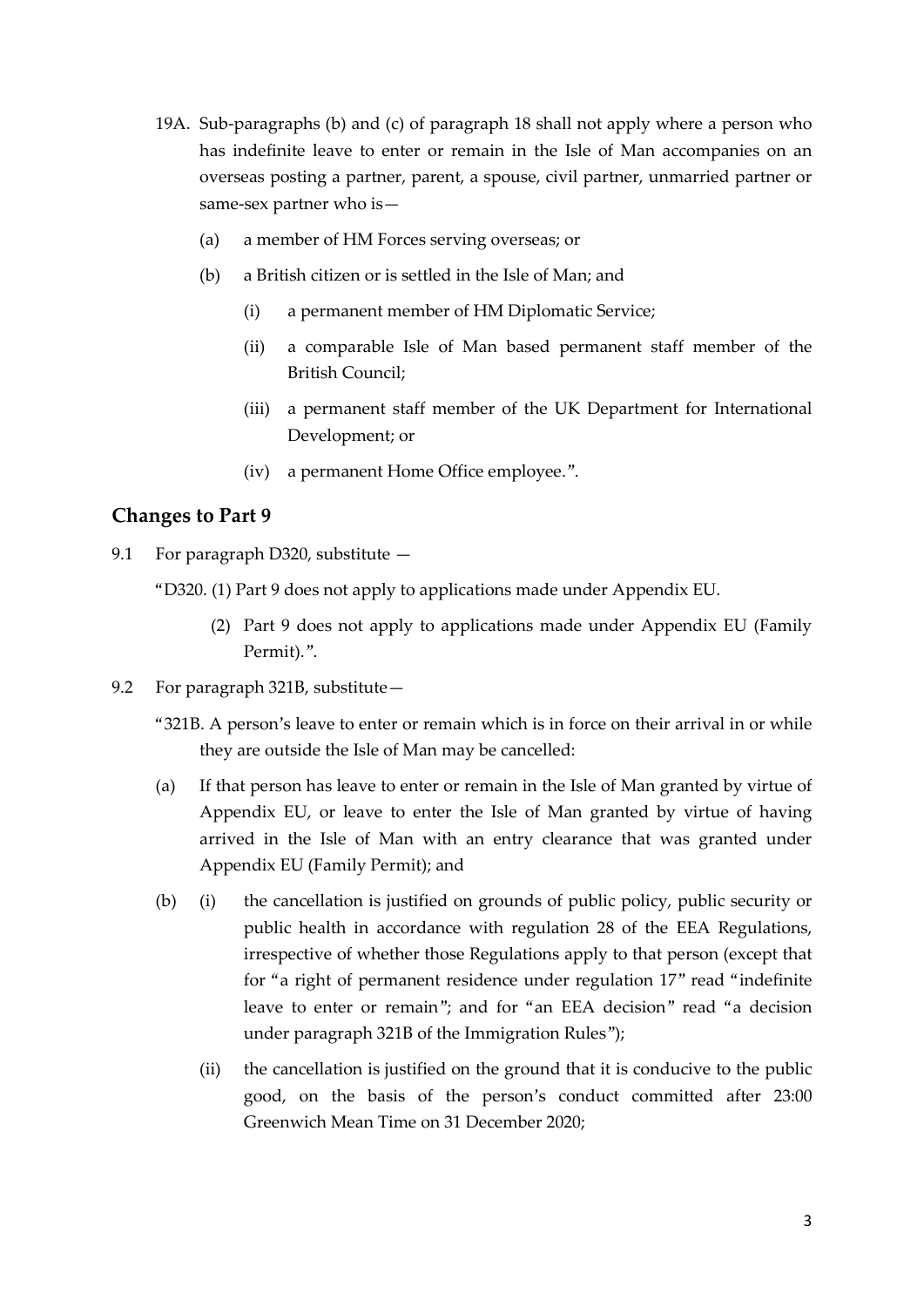- (iii) the cancellation is justified on grounds that, in relation to the relevant application under Appendix EU or Appendix EU (Family Permit), and whether or not to the applicant's knowledge, false or misleading information, representations or documents were submitted (including false or misleading information submitted to any person to obtain a document used in support of the application); and the information, representation or documentation was material to the decision to grant the applicant leave to enter or remain under Appendix EU or (as the case may be) an entry clearance under Appendix EU (Family Permit);
- (iv) in respect of leave to enter granted by virtue of having arrived in the Isle of Man with an entry clearance that was granted under Appendix EU (Family Permit), since that entry clearance was granted, there has been a change in circumstances that is, or would have been, relevant to that person's eligibility for that entry clearance, such that their leave to enter ought to be cancelled; or
- (v) their leave to enter or remain was granted by virtue of Appendix EU and they cease to meet the requirements of that Appendix.".

## **Changes to Appendix EU**

EU1. For paragraph EU7, substitute—

- "EU7. (1) Annex 1 sets out definitions which apply to this Appendix. Any provision made elsewhere in the Immigration Rules for those terms, or for other matters for which this Appendix makes provision, does not apply to an application made under this Appendix.
	- (2) Paragraphs 18 to 19 of the Immigration Rules (returning residents) do not apply to indefinite leave to enter or remain granted under this Appendix. A person granted such leave may resume their residence in the Isle of Man where, having been absent from the UK and Islands, that leave has not lapsed under article 17 of the Immigration (Leave to Enter and Remain) Order 2019[5](#page-3-0).".
- EU2. In row 1 of the table in paragraph EU14—
	- (a) in sub-paragraph (a)(v), for "or", substitute "and"; and
	- (b) omit sub-paragraph (a)(vi).

#### EU3. In Annex 1, for the definition of "adopted child", substitute—

 $\alpha$ 

<span id="page-3-0"></span> <sup>5</sup> SD No. 2019/0147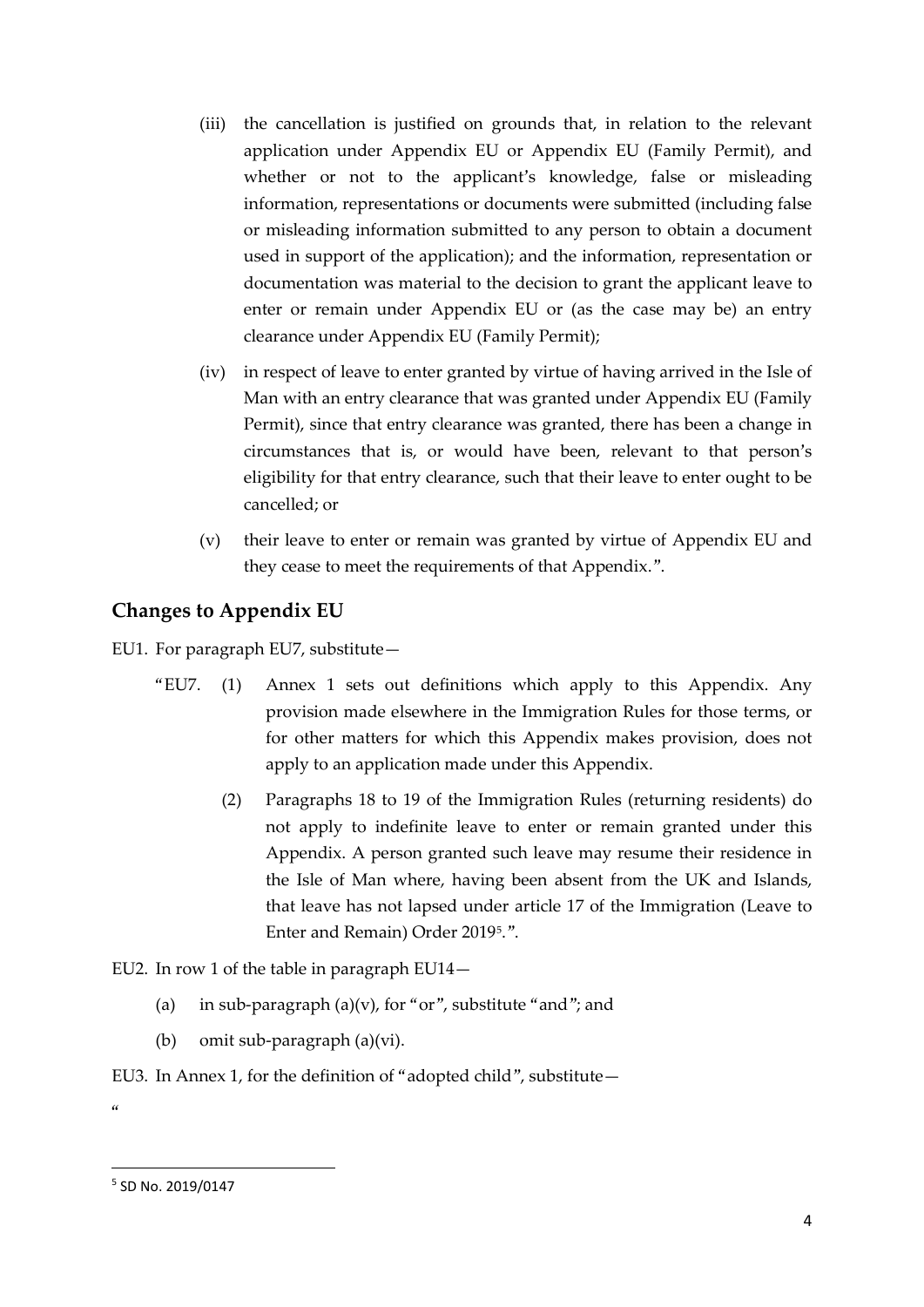| adopted child | a child adopted in accordance with a <b>relevant adoption</b> |
|---------------|---------------------------------------------------------------|
|               | decision                                                      |

EU4. In Annex 1, in the definition of "civil partner", omit "same sex".

EU5. In Annex 1, for the definition of "date and time of withdrawal", substitute—

 $\alpha$ 

| date and time of | 23:00 GMT on 31 January 2020 |  |
|------------------|------------------------------|--|
| withdrawal       |                              |  |

EU6. In Annex 1, for the definition of "dependent relative", substitute—

 $\alpha$ 

| dependent relative | the person $-$                                                                                                                                                                                                      |
|--------------------|---------------------------------------------------------------------------------------------------------------------------------------------------------------------------------------------------------------------|
|                    | (aa) is a relative (other than a spouse, civil<br>(a)<br>(i)<br>partner, durable partner, child or dependent<br>parent) of their sponsor; and                                                                       |
|                    | (bb) is, or (as the case may be) for the relevant<br>period was, a dependant of the sponsor, a<br>member of their household or in strict need of<br>their personal care on serious health grounds; or               |
|                    | (ii) is a person who is subject to a non-adoptive<br>legal guardianship order in favour (solely or jointly<br>with another party) of their sponsor; or                                                              |
|                    | (iii) is a person under the age of 18 years who $-$                                                                                                                                                                 |
|                    | (aa) is the direct descendant of the durable<br>partner of their sponsor; or                                                                                                                                        |
|                    | (bb) has been adopted by the durable partner of<br>their sponsor, in accordance with a relevant<br>adoption decision; and                                                                                           |
|                    | (b) holds a <b>relevant document</b> (as described in sub-<br>paragraph $(a)(i)$ or $(a)(ii)$ of that entry in this table) as the<br>dependent relative of their sponsor for the period of<br>residence relied upon |
|                    | in addition, 'sponsor' means-                                                                                                                                                                                       |
|                    | (a) (where sub-paragraphs (a)(i) and (b) above apply) $-$                                                                                                                                                           |
|                    | (i) a relevant EEA citizen who has been or is being<br>granted indefinite leave to enter or remain or limited                                                                                                       |

".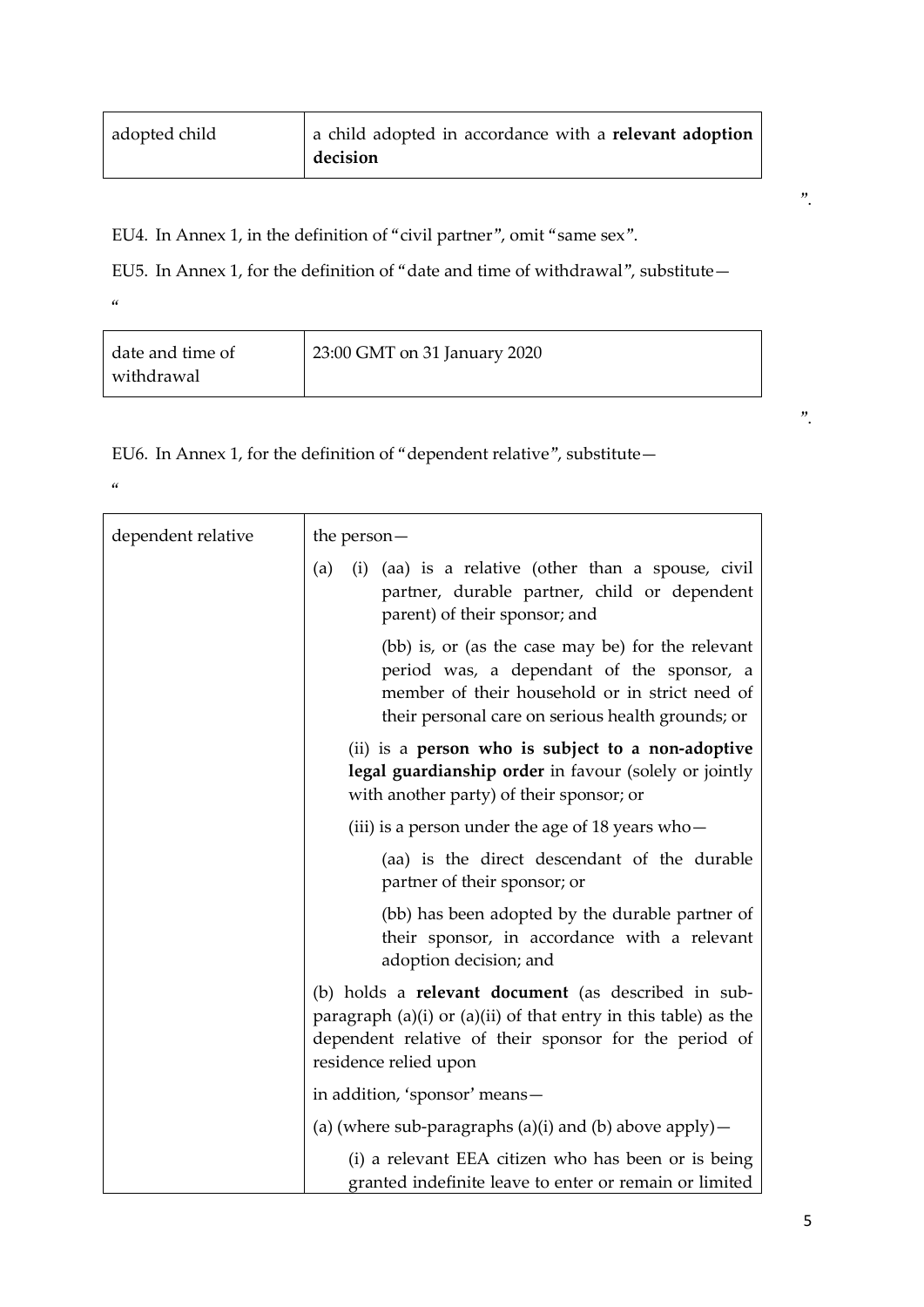| leave to enter or remain under this Appendix (or<br>who would be granted that leave, if they made a<br>valid application under this Appendix); or                                                                                                                                                                                                                                                                         |
|---------------------------------------------------------------------------------------------------------------------------------------------------------------------------------------------------------------------------------------------------------------------------------------------------------------------------------------------------------------------------------------------------------------------------|
| (ii) the spouse or civil partner (as described in sub-<br>paragraph (a) of the entry for 'family member of a<br>relevant EEA citizen' in this table) of a relevant EEA<br>citizen who has been or is being granted indefinite<br>leave to enter or remain or limited leave to enter or<br>remain under this Appendix (or who would be<br>granted that leave, if they made a valid application<br>under this Appendix); or |
| (iii) a qualifying British citizen; or                                                                                                                                                                                                                                                                                                                                                                                    |
| (iv) the spouse or civil partner of a qualifying British<br>citizen as described in sub-paragraph (a)(i) or (a)(ii)<br>of the entry for 'family member of a qualifying<br>British citizen' in this table; or                                                                                                                                                                                                              |
| $(b)$ (where the first sub-paragraph $(a)$ (ii) in this entry and<br>sub-paragraph (b) above apply or the first sub-paragraph<br>(a)(iii) in this entry and sub-paragraph (b) above apply) $-$                                                                                                                                                                                                                            |
| (i) a relevant EEA citizen who has been or is being<br>granted indefinite leave to enter or remain or limited<br>leave to enter or remain under this Appendix (or<br>who would be granted that leave, if they made a<br>valid application under this Appendix); or                                                                                                                                                        |
| (ii) a qualifying British citizen                                                                                                                                                                                                                                                                                                                                                                                         |

- EU7. In Annex 1, in sub-paragraph (b) of the definition of "durable partner", after "the person holds a relevant document", insert "(as described in sub-paragraph (a)(i) or  $(a)(ii)$  of that entry in this table)".
- EU8. In Annex 1, in the definition of "family member of a qualifying British citizen"—
	- (a) in sub-paragraph (a)(ii), after " $(a)(i)(bb)$ ", insert "above";
	- (b) in sub-paragraph (a)(vii), for "sub-paragraph (ii) above", substitute "subparagraph (a)(ii) above"; and
	- (c) for sub-paragraph (a)(viii), substitute—

"(viii) before 23:00 GMT on 31 December 2020, as the dependent relative of a qualifying British citizen, or (as the case may be) of their spouse or civil partner as described in sub-paragraph (a)(i) or (a)(ii) above, and that family relationship and (in sub-paragraph (a)(i)(bb) of the entry for 'dependent relative' in this table) the person's dependency (or, as the case may be, their membership of the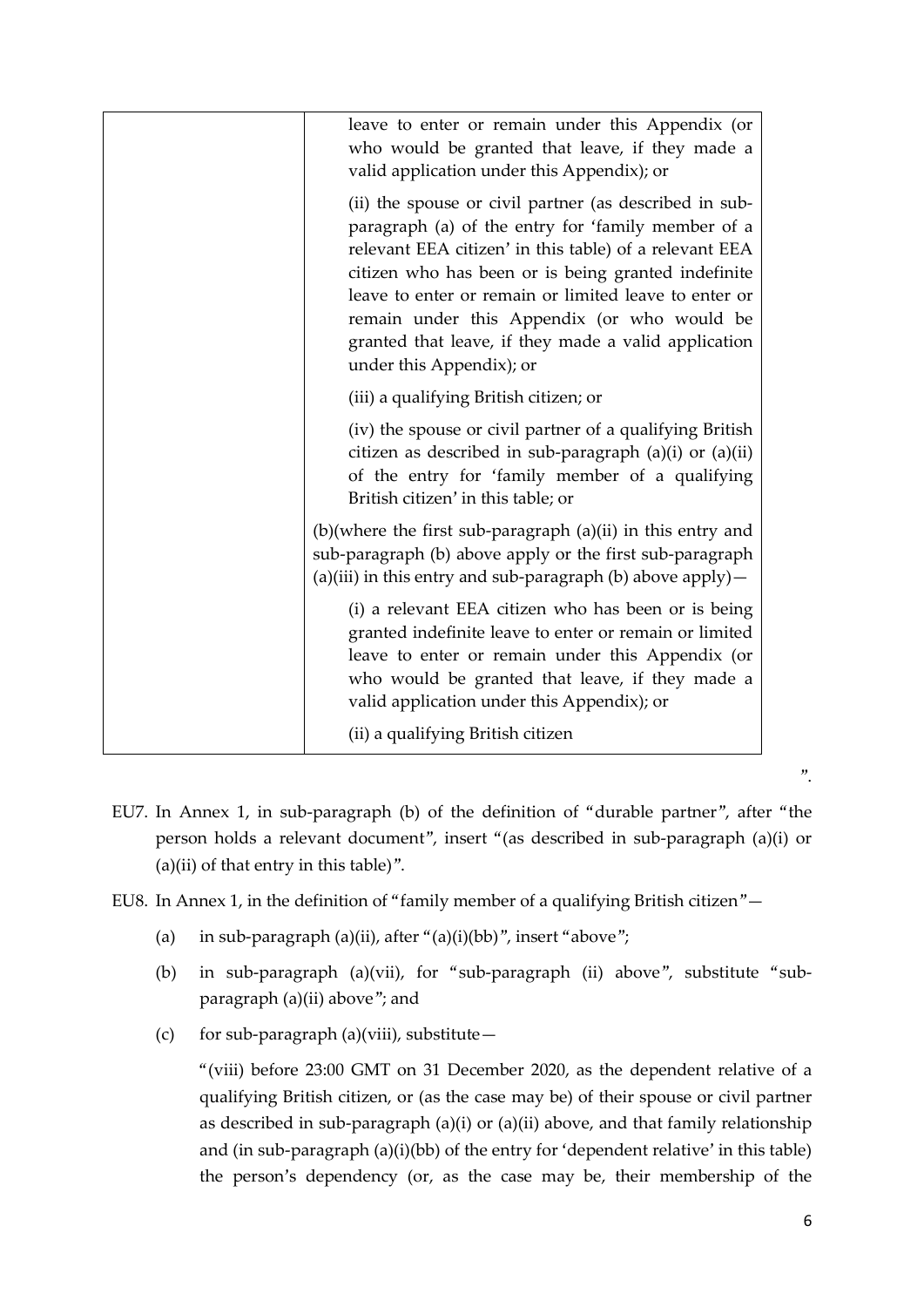household or their strict need for personal care on serious health grounds) existed before the applicant returned to the Isle of Man with the qualifying British citizen; and".

- EU9. In Annex 1, in the definition of "family member of a relevant EEA citizen", for subparagraph (e), substitute—
	- "(e) the dependent relative, before 1 January 2021, of a relevant EEA citizen (or of their spouse or civil partner as described in sub-paragraph (a) above) and the family relationship continues to exist at the date of application".
- EU10. In Annex 1, in the definition of "family member who has retained the right of residence"—
	- (a) in sub-paragraph  $(d)(i)$ , for "(or a qualifying British citizen)", substitute "(or of a qualifying British citizen)"; and
	- (b) in sub-paragraph (d)(ii), after "date of the termination", insert "of the marriage or civil partnership".
- EU11. In Annex 1, in sub-paragraph (c) of the definition of "person who has ceased activity", after "in a country listed in", insert "sub-paragraph (a)(i) of".
- EU12. In Annex 1, after the definition of "person who had a derivative or Zambrano right to reside", insert—

| Person who is subject to<br>a non-adoptive legal<br>guardianship order | a person who has satisfied the Minister that, before the<br>specified date, they $-$<br>(a) are under the age of 18 years; and                                                                                                                                                                                                              |
|------------------------------------------------------------------------|---------------------------------------------------------------------------------------------------------------------------------------------------------------------------------------------------------------------------------------------------------------------------------------------------------------------------------------------|
|                                                                        | (b) are subject to a non-adoptive legal guardianship order<br>in favour (solely or jointly with another party) of a<br>relevant EEA citizen or of a qualifying British citizen<br>(who, in either case, is their 'sponsor' in accordance with<br>the second sub-paragraph (b) in the entry for 'dependent<br>relative' in this table) that- |
|                                                                        | (i) is recognised under the national law of the state in<br>which it was contracted; and                                                                                                                                                                                                                                                    |
|                                                                        | (ii) places parental responsibility on a permanent<br>basis on the relevant EEA citizen or on the qualifying<br>British citizen (in either case, solely or jointly with<br>another party); and                                                                                                                                              |
|                                                                        | (c) have lived with the relevant EEA citizen (or with the<br>qualifying British citizen) since their placement under the<br>guardianship order; and                                                                                                                                                                                         |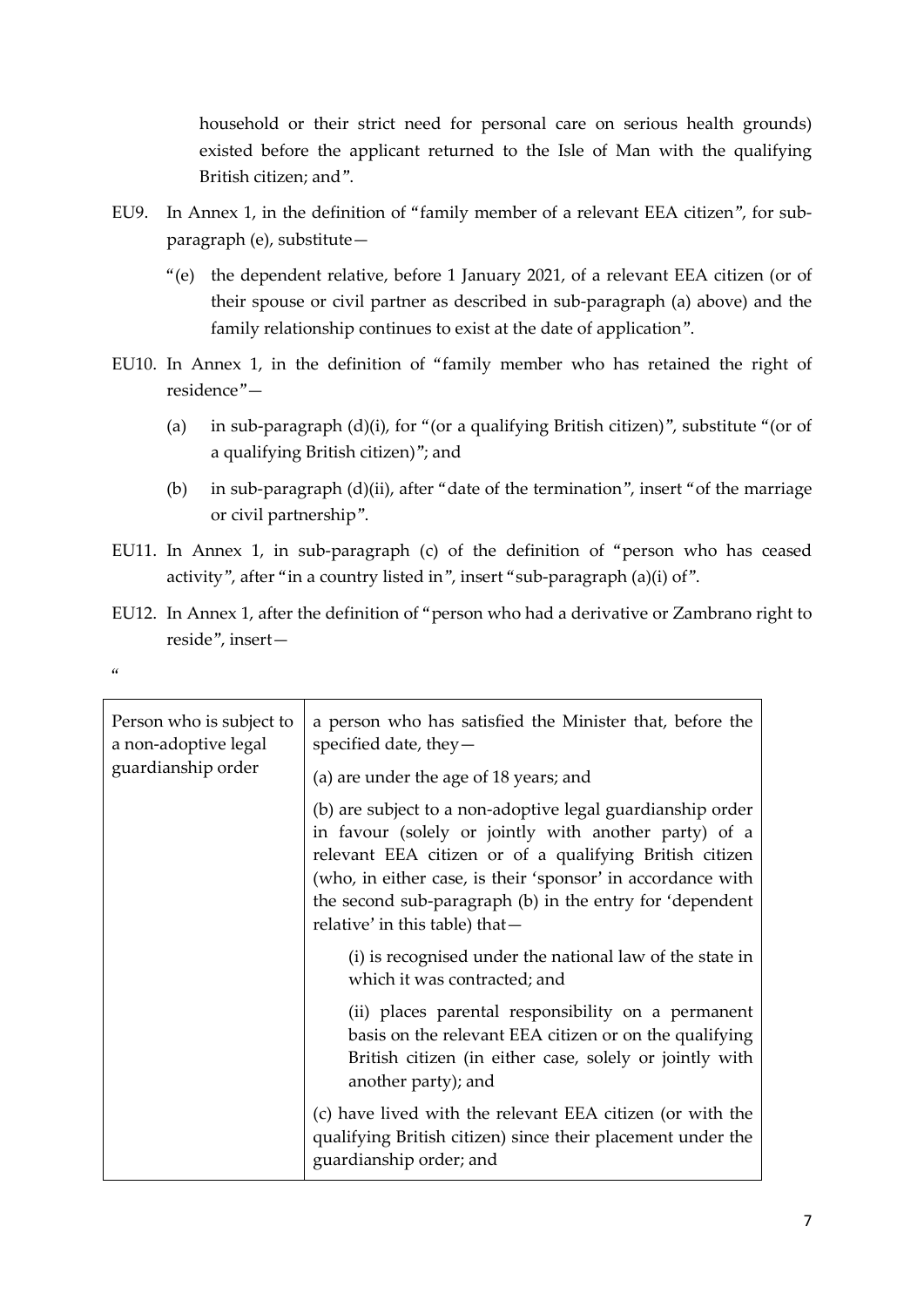| (d) have created family life with the relevant EEA citizen<br>(or with the qualifying British citizen); and                                                                                                                                                                         |
|-------------------------------------------------------------------------------------------------------------------------------------------------------------------------------------------------------------------------------------------------------------------------------------|
| (e) have a personal relationship with the relevant EEA<br>citizen (or qualifying British citizen) that involves<br>dependency on the relevant EEA citizen (or on the<br>qualifying British citizen) and the assumption of parental<br>responsibility, including legal and financial |
| responsibilities, for that person by the relevant EEA<br>citizen (or by the qualifying British citizen)                                                                                                                                                                             |

EU13. In Annex 1, in the definition of "person with a derivative right to reside"—

- (a) after "or (as the case may be) for the relevant period", insert "in which they rely on having been a person with a derivative right to reside (before they became a person who had a derivative or Zambrano right to reside ) they"; and
- (b) in sub-paragraph (b), after "in respect of the criterion in", insert "regulation  $18(2)(b)(i)$  or".
- EU14. In Annex 1, in the definition of "person with a Zambrano right to reside", after "or (as the case may be) for the relevant period", insert "in which they rely on having been a person with a derivative right to reside (before they became a person who had a derivative or Zambrano right to reside) they".
- EU15. In Annex 1, for sub-paragraph (b) of the definition of "qualifying British citizen", substitute—
	- "(b) satisfied regulation  $10(2)$ , (3) and  $(4)(a)$  of the EEA Regulations (as British citizen ("BC") to whom those provisions refer)—
		- (i) before 23:00 GMT on 31 December 2020; and
		- (ii) immediately before returning to the Isle of Man with the applicant (who is to be treated as the family member ("F") or, as the case may be, as the extended family member ("EFM"), to whom those provisions refer); and".

EU16. In Annex 1, after the definition of "qualifying British citizen", insert—

 $\alpha$ 

| relevant adoption<br>decision | an adoption decision taken-<br>(a) by the competent administrative authority or court in<br>the Isle of Man, the United Kingdom or Channel Islands; |
|-------------------------------|-----------------------------------------------------------------------------------------------------------------------------------------------------|
|                               | or                                                                                                                                                  |
|                               | (b) by the competent administrative authority or court in                                                                                           |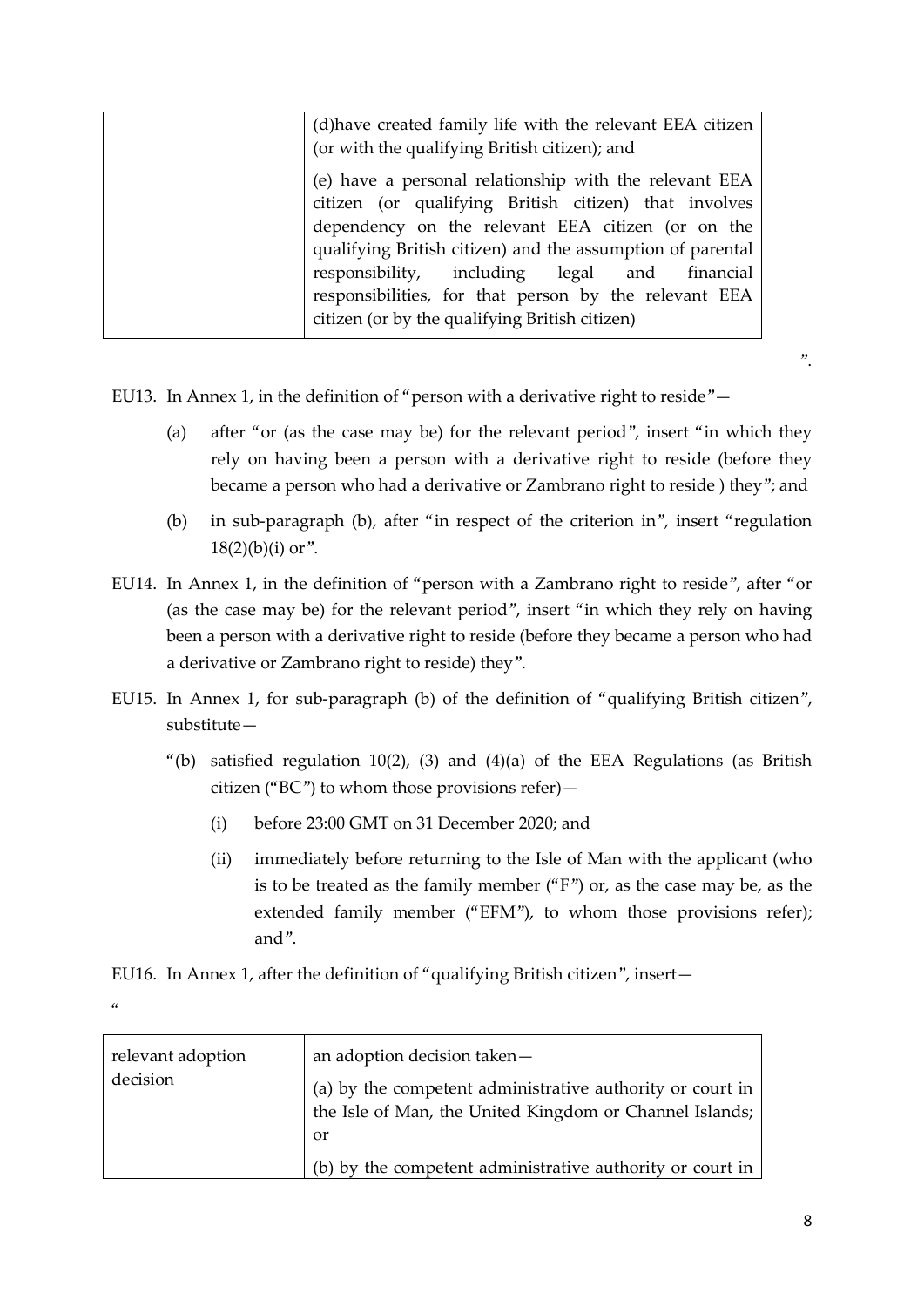| a country whose adoption orders are recognised by the<br>Isle of Man, United Kingdom or Channel Islands; or                                                         |
|---------------------------------------------------------------------------------------------------------------------------------------------------------------------|
| (c) in a particular case in which that decision in another<br>country has been recognised in the Isle of Man, United  <br>Kingdom or Channel Islands as an adoption |

EU17. In Annex 1, for the definition of "relevant document", substitute—

 $\alpha$ 

| relevant document | (i) a family permit, document certifying an extended<br>(a)<br>right of residence, document certifying a permanent<br>right of residence or document certifying a<br>derivative right of residence issued by the Isle of<br>Man under the EEA Regulations on the basis of an<br>application made under the EEA Regulations before<br>(in the case of a family permit) 1 July 2021 and<br>otherwise before 1 January 2021; or                                                     |
|-------------------|----------------------------------------------------------------------------------------------------------------------------------------------------------------------------------------------------------------------------------------------------------------------------------------------------------------------------------------------------------------------------------------------------------------------------------------------------------------------------------|
|                   | (ii) a document or other evidence equivalent to a<br>document to which sub-paragraph (a)(i) above refers,<br>and issued by the United Kingdom or Channel<br>Islands under the relevant legislation there<br>evidencing the entitlement to enter or reside or a<br>right of permanent residence, either under the<br>Immigration (European Economic Area) Regulations<br>2016 (of Parliament) or through the application there<br>of section 7(1) of the Immigration Act 1988; or |
|                   | (iii) a document issued by virtue of having been<br>granted limited leave to enter or remain under this<br>Appendix; and                                                                                                                                                                                                                                                                                                                                                         |
|                   | (b) it was not subsequently revoked, or fell to be so,<br>because the relationship or dependency had never existed<br>or the relationship or (where relevant) dependency had<br>ceased; and                                                                                                                                                                                                                                                                                      |
|                   | (c) (subject to sub-paragraph (d) below) it has not expired<br>or otherwise ceased to be effective, or it remained valid<br>for the period of residence relied upon; and                                                                                                                                                                                                                                                                                                         |
|                   | (d) for the purposes of the reference to 'relevant<br>document' in the first sub-paragraph (b) of the entry for<br>'dependent relative' in this table, in sub-paragraph (b) of<br>the entry for 'durable partner' in this table and in sub-<br>paragraphs (e) and (f) of the entry for 'required evidence<br>of family relationship' in this table, the relevant document                                                                                                        |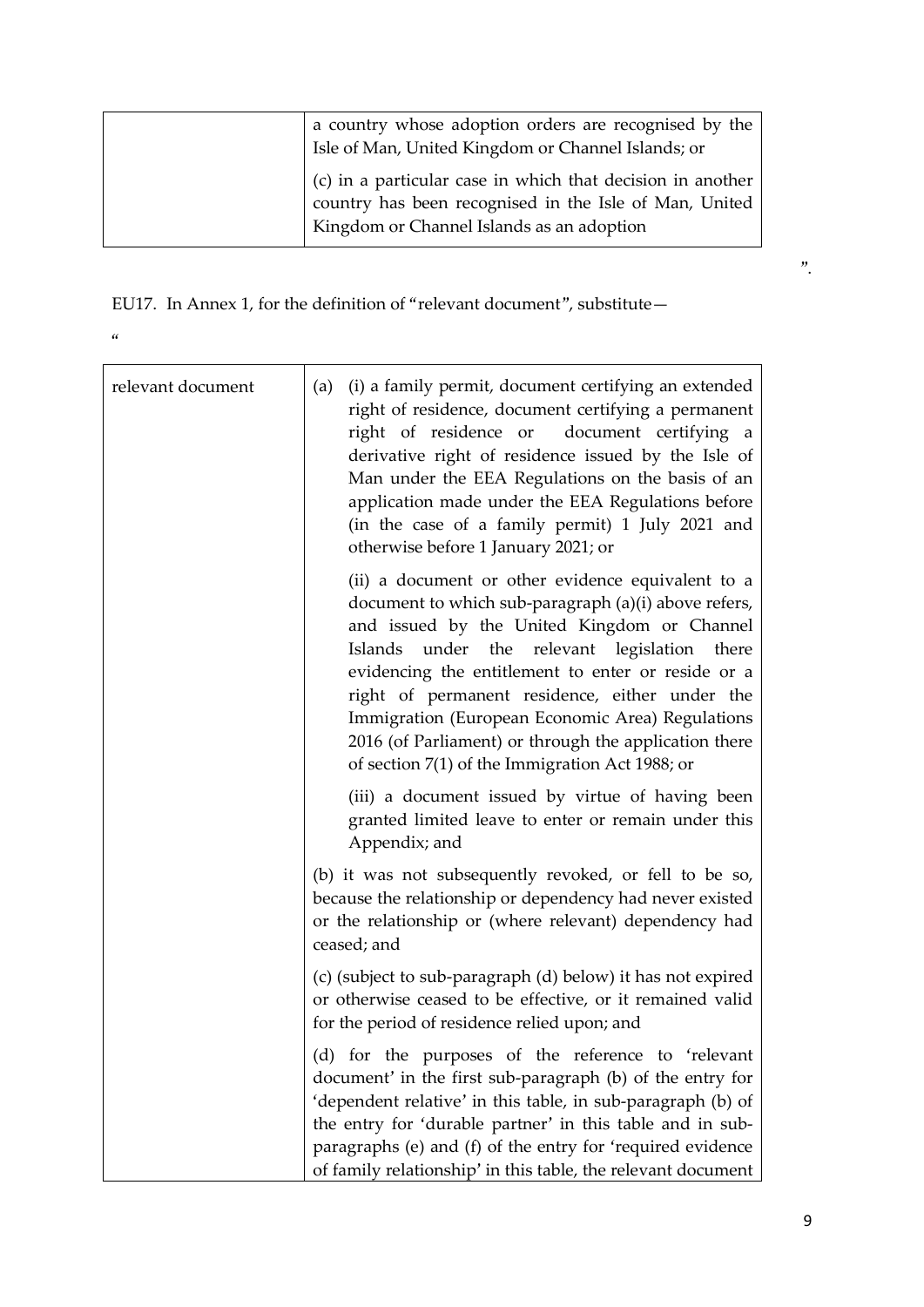| may have expired, where-                                                                                                                                                                                                                            |
|-----------------------------------------------------------------------------------------------------------------------------------------------------------------------------------------------------------------------------------------------------|
| (i) before it expired, the applicant applied for a<br>further relevant document (as described in sub-<br>paragraph (a)(i) above) on the basis of the same<br>family relationship as that on which that earlier<br>relevant document was issued; and |
| (ii) the further relevant document to which sub-<br>paragraph (d)(i) above refers was issued by the date<br>of decision on the application under this Appendix                                                                                      |

EU18. In Annex 1, for the definition of "required evidence of family relationship", substitute—

 $\alpha$ 

| required evidence of | in the case of -                                               |
|----------------------|----------------------------------------------------------------|
| family relationship  |                                                                |
|                      | (a) a spouse without a documented right of permanent           |
|                      | residence $-$ a relevant document as the spouse of the         |
|                      | relevant EEA citizen (or of the qualifying British citizen),   |
|                      | or a valid document of record of a marriage recognised         |
|                      | under the law of the Isle of Man or under the laws of          |
|                      | England and Wales, Scotland, Northern Ireland or the           |
|                      | Channel Islands;                                               |
|                      | (b) a civil partner without a documented right of              |
|                      | permanent residence - a relevant document as the civil         |
|                      | partner of the relevant EEA citizen (or of the qualifying      |
|                      | British citizen); a valid civil partnership certificate        |
|                      | recognised under the law of the Isle of Man or under the       |
|                      | laws of England and Wales, Scotland, Northern Ireland or       |
|                      | the Channel Islands; or a valid overseas registration          |
|                      | document for a relationship which is entitled to be treated    |
|                      | as a civil partnership under the Civil Partnership Act 2011    |
|                      | or under any equivalent legislation in the UK or Channel       |
|                      | Islands;                                                       |
|                      |                                                                |
|                      | (c) a child without a documented right of permanent            |
|                      | residence – a relevant document issued on the basis of the     |
|                      | relevant family relationship or his or her evidence of         |
|                      | <b>birth</b> and, where the applicant is aged 21 years or over |
|                      | and was not previously granted limited leave to enter or       |
|                      | remain under this Appendix (or under its equivalent in         |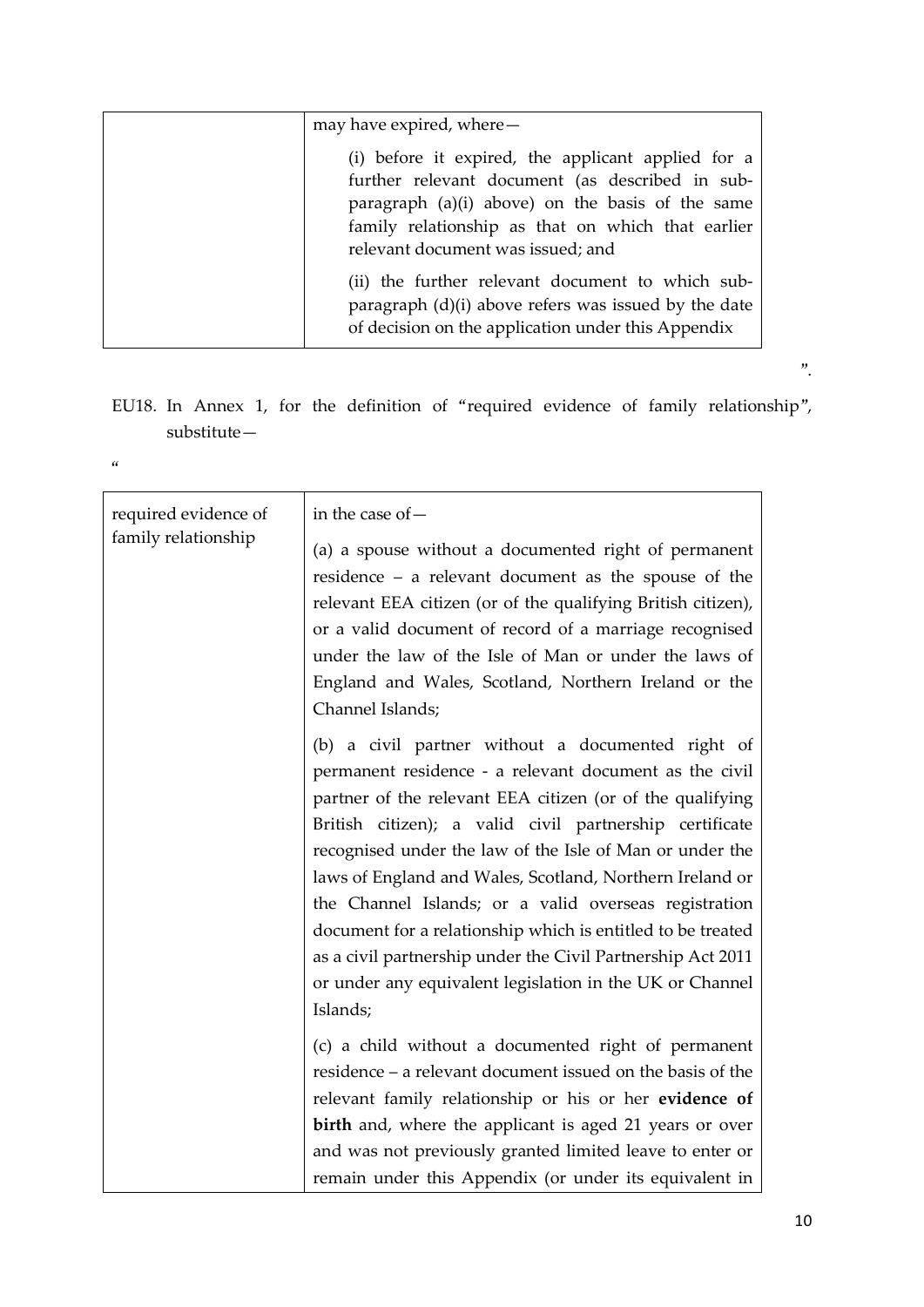| the UK or Channel Islands) as a child, evidence which<br>satisfies the Minister that sub-paragraph (b)(ii) of the<br>entry for "child" in this table is met;                                                                                                                                                                                                                                                                                                                                                                                                                                                                                                                                                                                                                                             |
|----------------------------------------------------------------------------------------------------------------------------------------------------------------------------------------------------------------------------------------------------------------------------------------------------------------------------------------------------------------------------------------------------------------------------------------------------------------------------------------------------------------------------------------------------------------------------------------------------------------------------------------------------------------------------------------------------------------------------------------------------------------------------------------------------------|
| (d) a dependent parent without a documented right of<br>permanent residence – a relevant document issued on the<br>basis of the relevant family relationship or his or her<br>evidence of birth;                                                                                                                                                                                                                                                                                                                                                                                                                                                                                                                                                                                                         |
| (e) a durable partner-                                                                                                                                                                                                                                                                                                                                                                                                                                                                                                                                                                                                                                                                                                                                                                                   |
| (i) (where sub-paragraph (e)(ii) or (e)(iii) below does<br>not apply) a relevant document (as described in sub-<br>paragraph $(a)(i)$ or $(a)(ii)$ of that entry in this table) as<br>the durable partner of the relevant EEA citizen (or of<br>the qualifying British citizen) and, unless this<br>confirms the right of permanent residence in the Isle<br>of Man under regulation 17 of the EEA Regulations<br>(or the right of permanent residence in the UK or<br>Channel Islands under the Immigration (European<br>Economic Area) Regulations 2016 of Parliament) or<br>through the application there of section $7(1)$ of the<br>Immigration Act 1988), evidence which satisfies the<br>Minister that the durable partnership continues to<br>subsist (or did so for the period relied upon); or |
| (ii) (where the applicant is seeking to come to the Isle<br>of Man after 31 December 2020 and sub-paragraph<br>(e)(iii) below does not apply) evidence which satisfies<br>the Minister that the partnership was formed and<br>was durable before the specified date and that the<br>partnership remains durable at the date<br>of<br>application, or                                                                                                                                                                                                                                                                                                                                                                                                                                                     |
| (iii) (where the applicant has returned to the Isle of<br>Man after 31 December 2020 as a family member of a<br>qualifying British citizen as described in sub-<br>paragraph (a)(iii) of that entry in this table) evidence<br>which satisfies the Minister that the partnership was<br>formed and was durable before the date and time of<br>withdrawal and that the partnership remains durable<br>at the date of application; or                                                                                                                                                                                                                                                                                                                                                                      |
| a dependent relative - a relevant document (as<br>(f)                                                                                                                                                                                                                                                                                                                                                                                                                                                                                                                                                                                                                                                                                                                                                    |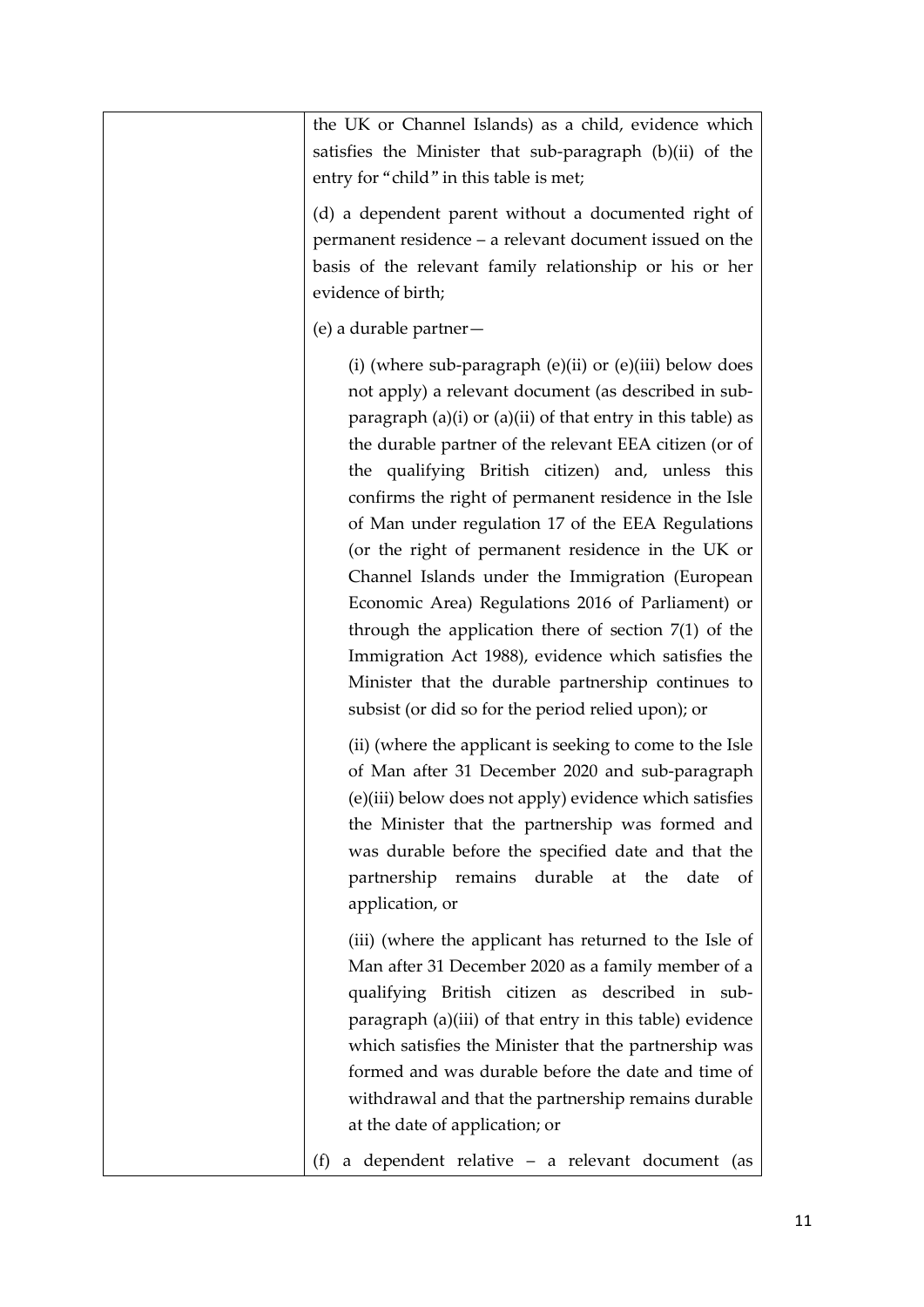described in sub-paragraph (a)(i) or (a)(ii) of that entry in this table) as the dependent relative of his or her sponsor (in the entry for 'dependent relative' in this table) and, unless this confirms the right of permanent residence in the Isle of Man under regulation 17 of the EEA Regulations (or the right of permanent residence in the UK or Channel Islands under the Immigration (European Economic Area) Regulations 2016 of (Parliament) or through the application there of section 7(1) of the Immigration Act 1988), evidence which satisfies the Minister that the relationship continues to subsist (or did so for the period of residence relied upon)

### in addition—

(a) where the eligibility requirements to be met for leave to be granted under this Appendix relate to the death of a person, the required evidence of family relationship must include his or her death certificate or other evidence which the Minister is satisfied evidences the death; and

(b) where the applicant is a non-EEA citizen without a documented right of permanent residence, or is an EEA citizen without a documented right of permanent residence who relies on being (or, as the case may be, for the relevant period on having been) a family member of a qualifying British citizen, a family member of a relevant EEA citizen or a family member who has retained the right of residence, the required evidence of family relationship must include—

(i) the following proof of identity and nationality of (as the case may be) the relevant EEA citizen, or the qualifying British citizen, of whom the applicant is (or, as the case may be, for the relevant period was) a family member—

(aa) (in the case of a relevant EEA citizen who is neither a relevant naturalised British citizen nor a relevant EEA citizen as described in subparagraph (d) of that entry in this table, or in the case of a qualifying British citizen) their valid passport; or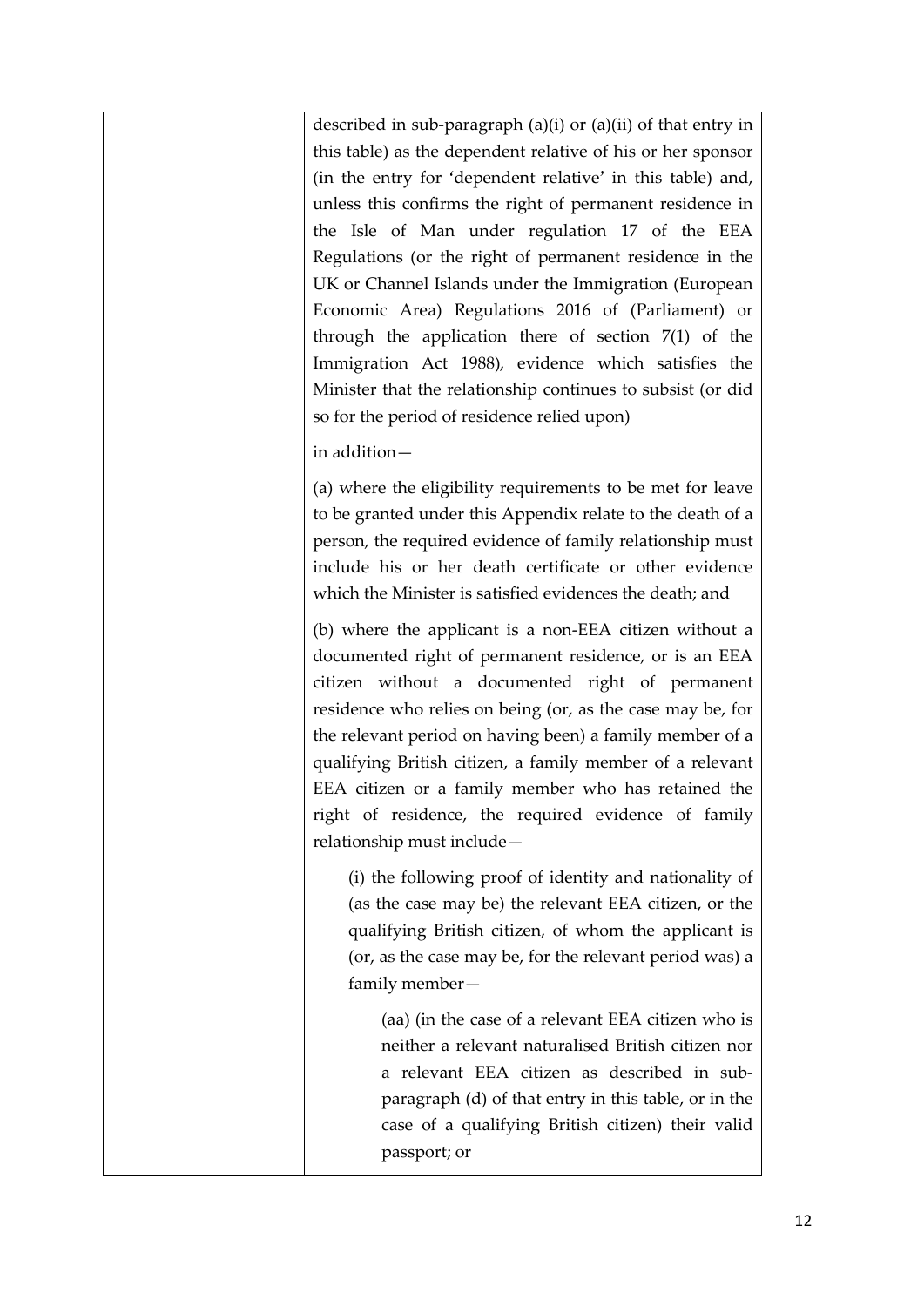(bb) (in the case of a relevant EEA citizen who is neither a relevant naturalised British citizen nor a relevant EEA citizen as described in subparagraph (d) of that entry in this table) their valid national identity card or confirmation that they have been or are being granted indefinite leave to enter or remain or limited leave to enter or remain under this Appendix; or

(cc) (in the case of a relevant EEA citizen who is a relevant naturalised British citizen or who is a relevant EEA citizen as described in subparagraph (d) of that entry in this table) their valid passport or valid national identity card as a national of a country listed in sub-paragraph (a)(i) in the entry for 'EEA citizen' in this table, and information or evidence which is provided by the applicant, or is otherwise available to the Minister, which satisfies the Minister that the person is a British citizen,

unless (in any case) the Minister agrees to accept alternative evidence of identity and nationality where the applicant is unable to obtain or produce the required document due to circumstances beyond his or her control or to compelling practical or compassionate reasons; and

(ii) evidence which satisfies the Minister that—

(aa) where the applicant is (or, as the case may be, for the relevant period was) a family member of a relevant EEA citizen, either that EEA citizen is (or, as the case may be for the relevant period was) a relevant EEA citizen as described in subparagraph (a) in the entry for 'relevant EEA citizen' in this table, and is (or, as the case may be, was) such a relevant EEA citizen throughout any continuous qualifying period on which the applicant relies as being a family member of a relevant EEA citizen; or that EEA citizen is a relevant EEA citizen as described in sub-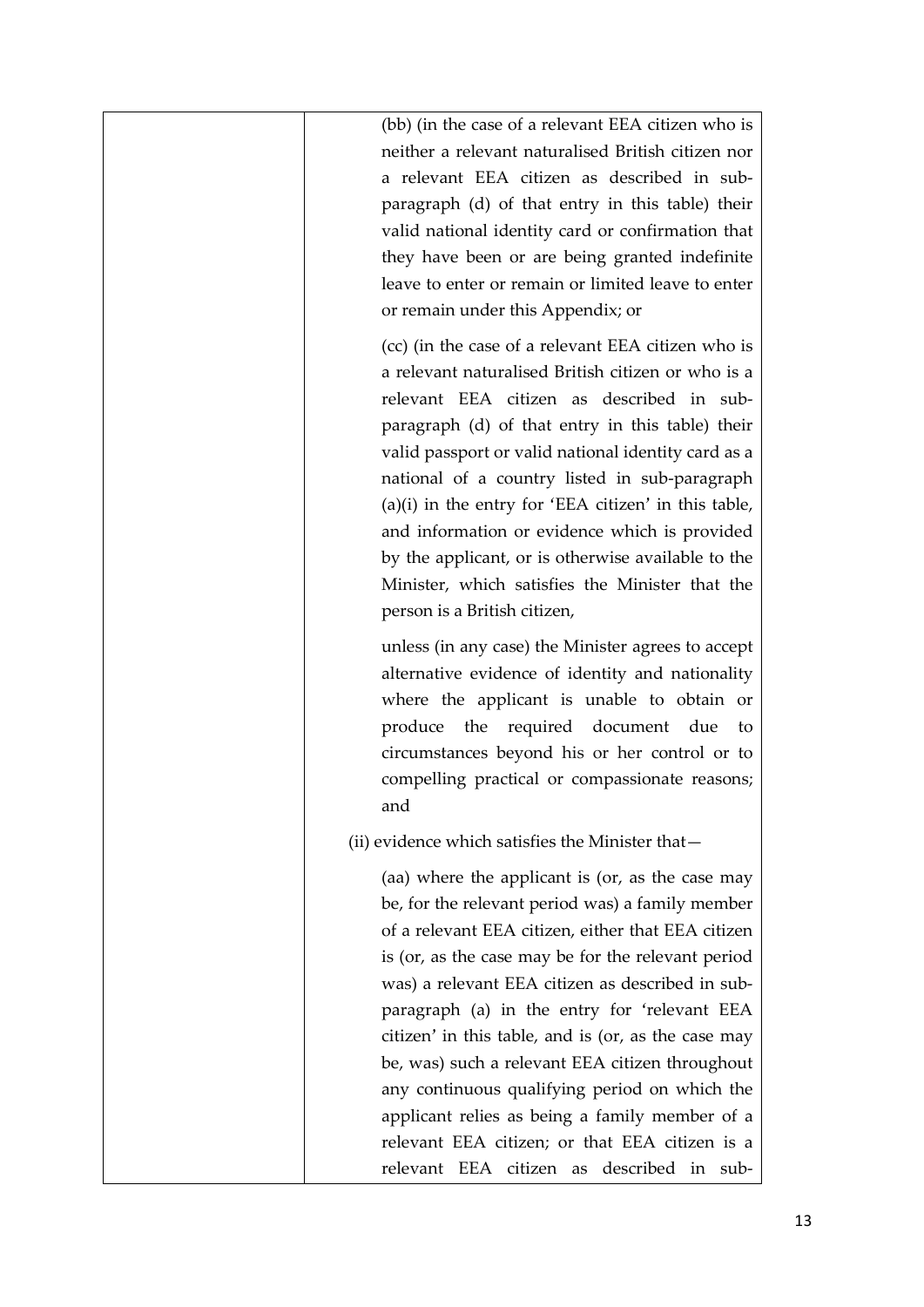| paragraph $(b)$ , $(c)$ or $(d)$ in the entry for 'relevant'<br>EEA citizen' in this table; or                                                                                                                                                                                                                                                                                                             |  |
|------------------------------------------------------------------------------------------------------------------------------------------------------------------------------------------------------------------------------------------------------------------------------------------------------------------------------------------------------------------------------------------------------------|--|
| (bb) where the applicant is (or, as the case may<br>be, for the relevant period was) a family member<br>of a qualifying British citizen, that British citizen<br>is (or, as the case may be, for the relevant period<br>was) a qualifying British citizen throughout any<br>continuous qualifying period on which the<br>applicant relies as being a family member of a<br>qualifying British citizen; and |  |
| (c) where, in order to meet the requirements of this entry,<br>the applicant submits a copy (and not the original) of a<br>document the Minister can require the applicant to<br>submit the original document where the Minister has<br>reasonable doubt as to the authenticity of the copy<br>submitted; and                                                                                              |  |
| (d) 'valid' here means, in respect of a document, that it is<br>genuine and has not expired or been cancelled or<br>invalidated                                                                                                                                                                                                                                                                            |  |

EU19. In Annex 1, for the definition of "specified date", substitute—

| í<br>I<br>I<br>I<br>M.<br>o este a |  |
|------------------------------------|--|
|                                    |  |

| specified date | (a) (where sub-paragraph (b) below does not apply) 23:00<br>GMT on 31 December 2020; or                                                                                                                                                                                                                                                                                                                                                                                       |  |
|----------------|-------------------------------------------------------------------------------------------------------------------------------------------------------------------------------------------------------------------------------------------------------------------------------------------------------------------------------------------------------------------------------------------------------------------------------------------------------------------------------|--|
|                | (b) (in the case of a family member of a qualifying British<br>citizen as described in sub-paragraph $(a)(i)$ , $(a)(iii)$ , $(a)(v)$<br>or $(a)(vi)$ of the entry for 'family member if a qualifying<br>British citizen' in this table) 23:00 GMT on 29 March 2022<br>in the reference to specified date in sub-paragraph (a) of<br>the entry for 'continuous qualifying period' in this table,<br>for the purposes of the references to continuous<br>qualifying period in- |  |
|                | -condition 3 in the table in paragraph EU12 of this<br>Appendix;                                                                                                                                                                                                                                                                                                                                                                                                              |  |
|                | -condition 2 in the table in paragraph EU14 of his<br>Appendix;                                                                                                                                                                                                                                                                                                                                                                                                               |  |
|                | -sub-paragraphs (a) and (d) of the entry for 'family<br>member who has retained the right of residence' in<br>this table; and                                                                                                                                                                                                                                                                                                                                                 |  |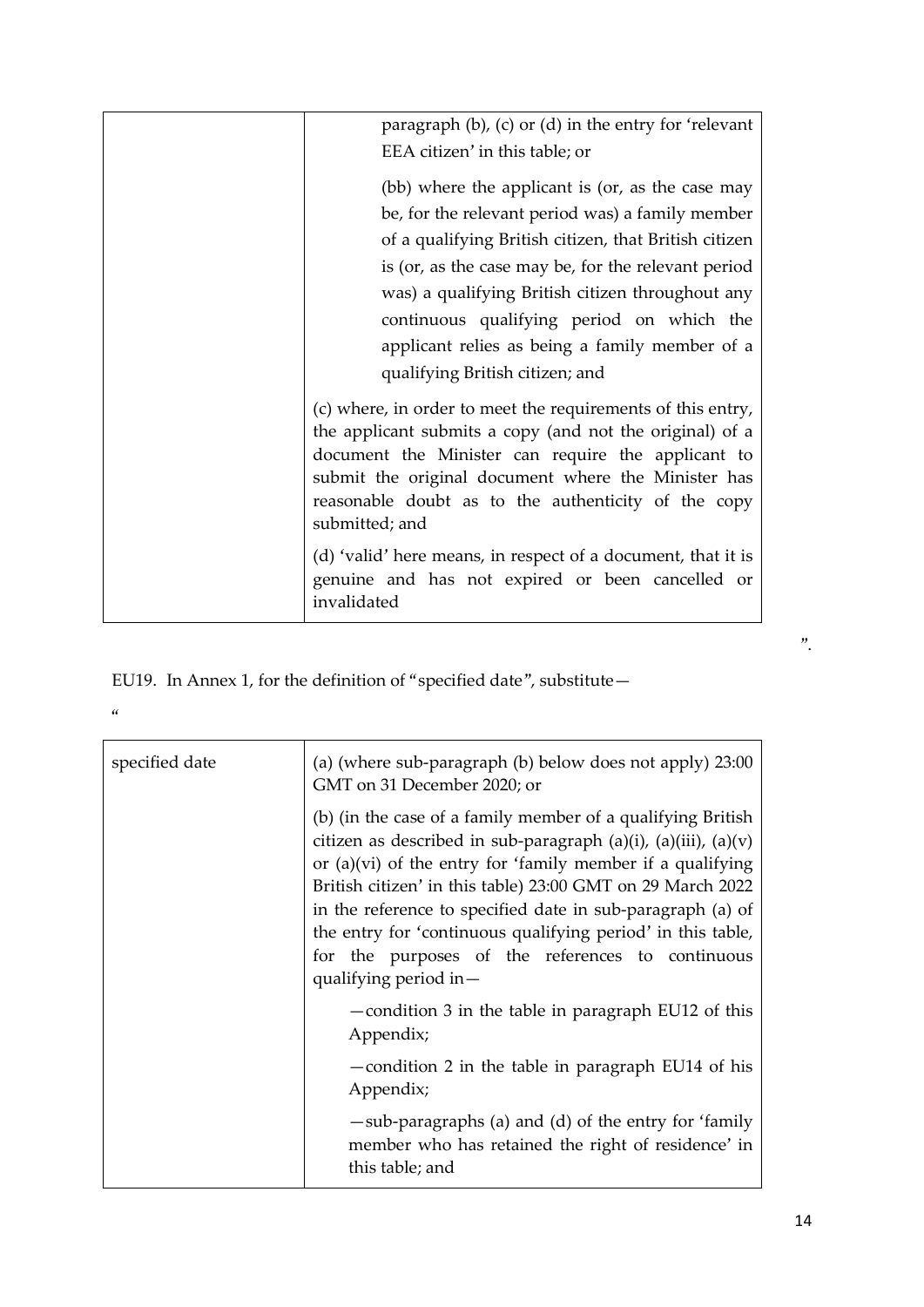| -sub-paragraph (a) of the entry for 'supervening |
|--------------------------------------------------|
| event' in this table                             |

EU20. In Annex 1, for the definition of "specified relevant document", substitute—  $\alpha$ 

| specified relevant<br>document | (a) within the meaning of sub-paragraph $(a)(i)$ of the entry<br>for 'relevant document' in this table, a document<br>certifying an extended right of residence, a document<br>certifying a permanent right of residence or a document<br>certifying a derivative right of residence issued by the Isle<br>of Man under the EEA Regulations; or |
|--------------------------------|-------------------------------------------------------------------------------------------------------------------------------------------------------------------------------------------------------------------------------------------------------------------------------------------------------------------------------------------------|
|                                | (b) a document as described in paragraph (a)(iii) of the<br>entry for 'relevant document' in this table                                                                                                                                                                                                                                         |

- EU21. In Annex 2, in sub-paragraph A2.2.(c), for "If the applicant or P (as the case may be)", substitute "If the applicant or (as the case may be) P".
- EU22. In Annex 2, in sub-paragraph A2.2.(e), after "on the sole basis that the applicant or", insert "(as the case may be)".

## **Changes to Appendix EU (Family Permit)**

- EUFP1. In Annex 1, in the definition of "civil partner", omit "same sex".
- EUFP2. In Annex 1, in the definition of "family member of a relevant EEA citizen", for both occurrences of "31 December 2020", substitute "the specified date".
- EUFP3. In Annex 1, in sub-paragraph (b) of the definition of "relevant document", after "had never existed or", insert "the relationship or (where relevant) dependency".
- EUFP4. In Annex 1, in the definition of "relevant EEA citizen", for both occurrences of "curtailed or revoked", substitute "curtailed, revoked or invalidated".
- EUFP5. In Annex 1, in the definition of "required evidence of family relationship"—
	- (a) in sub-paragraph (b), omit "same sex";
	- (b) at the end of sub-paragraph (d), insert "or"; and
	- (c) in sub-paragraph (e), for the words "31 December 2020" to the end of the sub-paragraph, substitute "the specified date and that the partnership remains durable at the date of application".
- EUFP6. In Annex 1, for the definition of "required evidence of qualification", substitute  $-$

".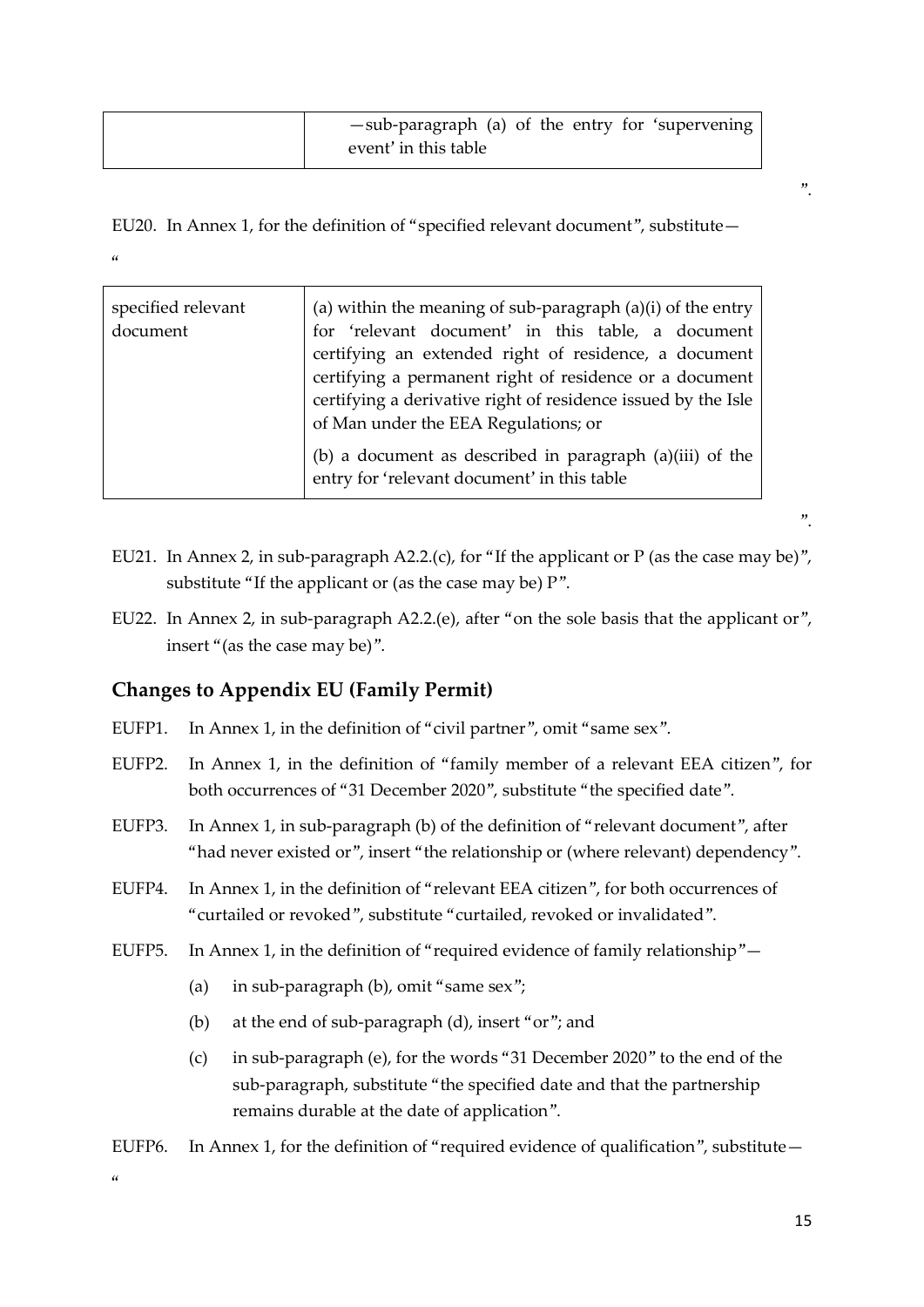| required evidence of<br>qualification | (a) (in the case of a relevant EEA citizen who is an Irish<br>citizen who has not been granted indefinite leave to enter<br>or remain or limited leave to enter or remain under<br>Appendix EU to these Rules or under its equivalent in the<br>Islands):                                                                                                  |
|---------------------------------------|------------------------------------------------------------------------------------------------------------------------------------------------------------------------------------------------------------------------------------------------------------------------------------------------------------------------------------------------------------|
|                                       | (i) their passport or national identity card as an Irish<br>citizen, which is:                                                                                                                                                                                                                                                                             |
|                                       | (aa) valid; and                                                                                                                                                                                                                                                                                                                                            |
|                                       | (bb) the original document and not a copy; and                                                                                                                                                                                                                                                                                                             |
|                                       | (ii) information or evidence which satisfies the<br>immigration officer or entry clearance officer that the<br>person would be granted indefinite leave to enter or<br>remain or limited leave to enter or remain under<br>Appendix EU to these Rules, if they made a valid<br>application under it; or                                                    |
|                                       | (b) (in the case of a relevant EEA citizen who is a relevant<br>naturalised British citizen):                                                                                                                                                                                                                                                              |
|                                       | (i) their passport or national identity card as an EEA<br>citizen, which is:                                                                                                                                                                                                                                                                               |
|                                       | (aa) valid; and                                                                                                                                                                                                                                                                                                                                            |
|                                       | (bb) the original document and not a copy; and                                                                                                                                                                                                                                                                                                             |
|                                       | (ii) information or evidence which is provided by the<br>applicant, or is otherwise<br>available<br>to the<br>immigration officer or entry clearance officer, which<br>satisfies the immigration officer or entry clearance<br>officer that the relevant EEA citizen is a British<br>citizen; and                                                          |
|                                       | (iii) information or evidence which satisfies the<br>immigration officer or entry clearance officer that the<br>person would (but for the fact that they are a British<br>citizen) be granted indefinite leave to enter or remain<br>or limited leave to enter or remain under Appendix<br>EU to these Rules, if they made a valid application<br>under it |
|                                       | in addition:                                                                                                                                                                                                                                                                                                                                               |
|                                       | (a) 'valid' here means, in respect of a document, that it is<br>genuine and has not expired or been cancelled or<br>invalidated; and                                                                                                                                                                                                                       |
|                                       | (b) where, in order to meet the requirements of sub-<br>paragraph (a)(ii), (b)(ii) or (b)(iii) above, the applicant<br>submits a copy (and not the original) of a document, the                                                                                                                                                                            |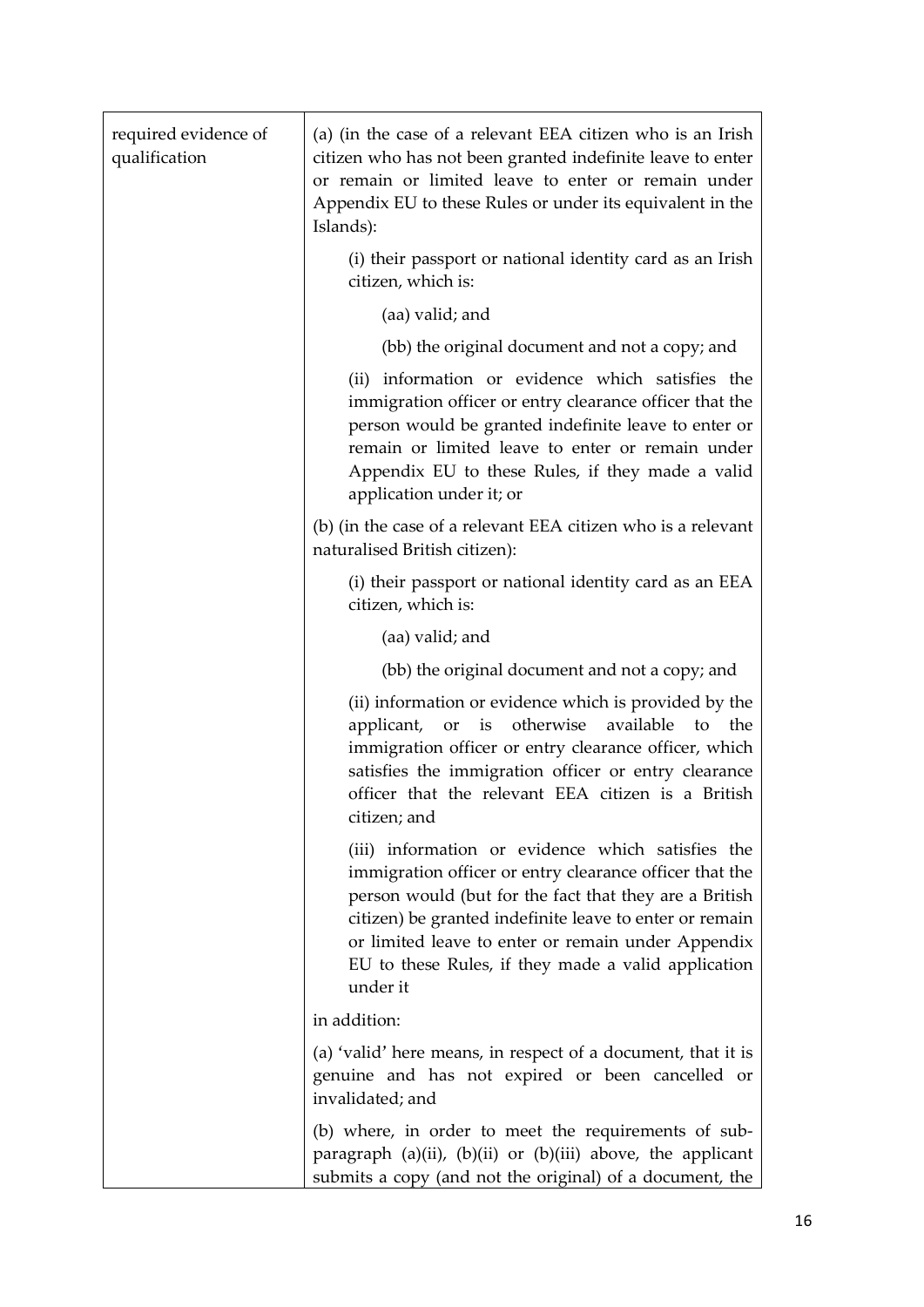| entry clearance officer can require the applicant to submit |
|-------------------------------------------------------------|
| the original document where the entry clearance officer     |
| has reasonable doubt as to the authenticity of the copy     |
| submitted                                                   |
|                                                             |

- EUFP7. In Annex 1, in the definition of "required proof of identity and nationality", for "'valid'", substitute "in addition, 'valid' here".
- EUFP8. In Annex 1, for the definition of "specified date", substitute—

 $\alpha$ 

| specified date | 23:00 Greenwich Mean Time on 31 December 2020 |  |
|----------------|-----------------------------------------------|--|
|                |                                               |  |

EUFP9. In Annex 2, for sub-paragraphs  $A2.2(1)(a)$  and (b), substitute -

- "(a) request that the person ("P") on whom the application relies as being the relevant EEA citizen with whom the applicant is in a family relationship provide information or evidence about their relationship with the applicant; or
- (b) request that P be interviewed by the immigration officer or entry clearance officer in person, by telephone, by video-telecommunications link or over the internet."

EUFP10. In Annex 2, in sub-paragraph (3), for "the relevant EEA citizen", substitute "P".

EUFP11. In Annex 2, in sub-paragraph (5) for "the relevant EEA citizen", substitute "(as the case may be) P".

# **Changes to Appendix M**

M1. In the table, for "Grand National Archery Society," substitute "Archery GB".

M2. After the row beginning with "Tennis", insert—

 $\alpha$ 

| Tennis | Tennis & Rackets | Tier 5 (Temporary Worker – Creative and |
|--------|------------------|-----------------------------------------|
|        | Association      | Sporting)                               |

".

".

".

# **Changes to Appendix N**

N1. Omit the row beginning with "NHS Tayside International Staff Exchange Scheme".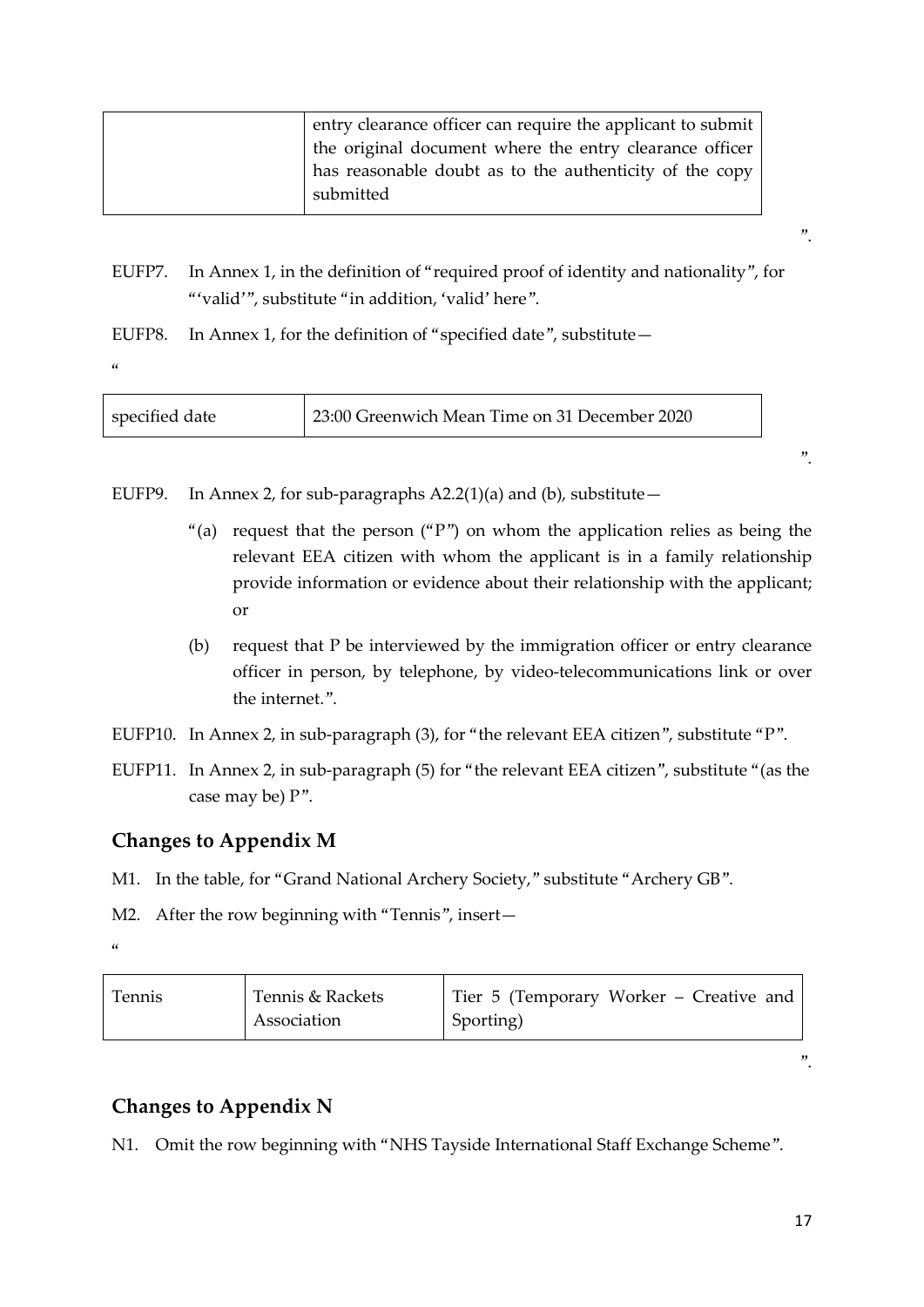- N2. Omit the row beginning with "Royal Pharmaceutical Society international preregistration scheme".
- N3. After the row beginning with "Tier 5 interns scheme", insert—
- $\alpha$

|            |                             |                                                    | Research & | All |
|------------|-----------------------------|----------------------------------------------------|------------|-----|
| UK         |                             | UK Research and                                    |            |     |
| Research   |                             | Innovation (UKRI) and the                          | Training   | UK  |
| and        | A scheme to enable UK       | following organisations                            | Programmes |     |
| Innovation | Research and Innovation     | endorsed by UKRI:                                  | Maximum    |     |
| - Science, | (UKRI) to engage with       | • Armagh Observatory                               | 24 months  |     |
| Research   | sponsored researchers       | and Planetarium                                    |            |     |
| and        | within its own              | • Babraham Institute                               |            |     |
| Academia   | organisation as well as     | • British Institute of                             |            |     |
|            | endorsing select            | International and                                  |            |     |
|            | <b>Independent Research</b> | Comparative Law                                    |            |     |
|            | Organisations to hold a     | • Centre for Ecology and                           |            |     |
|            | Tier 5 Licence. Sponsored   | Hydrology                                          |            |     |
|            | researchers include         | • Culham Centre for                                |            |     |
|            | academics, researchers,     | Fusion Energy/UK                                   |            |     |
|            | scientists, research        | <b>Atomic Energy</b>                               |            |     |
|            | engineers or other skilled  | Authority                                          |            |     |
|            | research technology         | • Diamond Light Source                             |            |     |
|            | specialists who will be     | Ltd                                                |            |     |
|            | hosted through an           | • Earlham Institute                                |            |     |
|            | approved research           | • H R Wallingford Ltd                              |            |     |
|            | institute, in a             | · Historic Royal Palaces                           |            |     |
|            | supernumerary role. The     | • Institute for Fiscal                             |            |     |
|            | sponsored researcher may    | Studies                                            |            |     |
|            | give lectures (which does   | • Institute of                                     |            |     |
|            | not amount to a formal      | Development Studies                                |            |     |
|            | teaching post), act as an   | • Institute of                                     |            |     |
|            | examiner, undertake skill   |                                                    |            |     |
|            |                             | Occupational Medicine<br>• International Institute |            |     |
|            | development/knowledge       |                                                    |            |     |
|            | transfer, undertake a       | for Environment and                                |            |     |
|            | period of work-based        | Development                                        |            |     |
|            | training/work               | • John Innes Centre                                |            |     |
|            | experience/internship/plac  | • Kew Gardens                                      |            |     |
|            | ement or work on research   | • National Centre for                              |            |     |
|            | collaborations. UKRI        | Social Research                                    |            |     |
|            | provide endorsement for     | • National Institute of                            |            |     |
|            | use of the scheme on        | <b>Agricultural Botany</b>                         |            |     |
|            | behalf of the Department    | (NIAB)                                             |            |     |
|            | for Business, Energy and    | • National Museums of                              |            |     |
|            | Industrial Strategy.        | Scotland                                           |            |     |
|            |                             | • National Oceanography                            |            |     |
|            |                             | Centre                                             |            |     |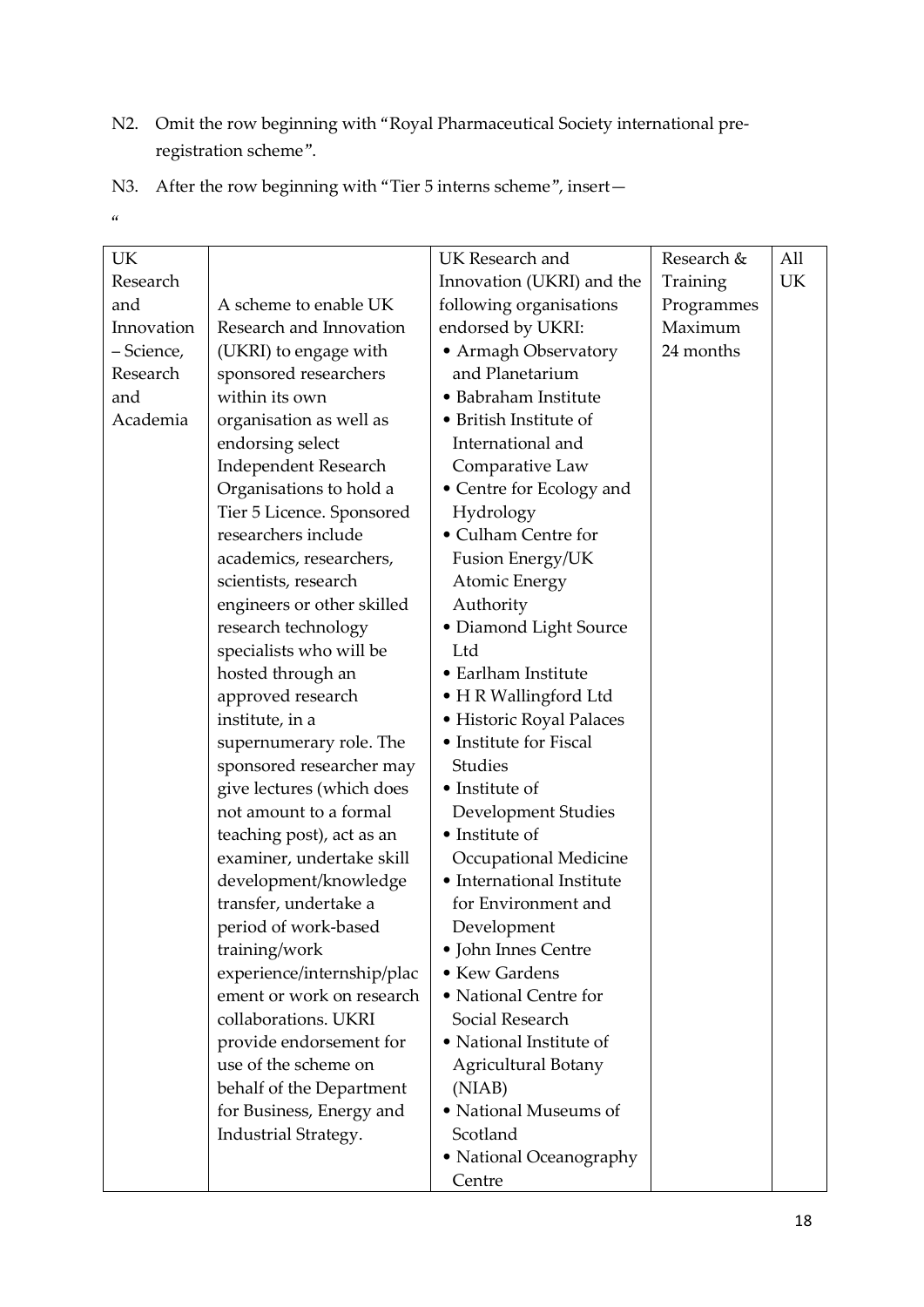|  | • Natural History          |  |
|--|----------------------------|--|
|  | Museum                     |  |
|  | • Nesta                    |  |
|  | · Overseas Development     |  |
|  | Institute                  |  |
|  | $\bullet$ Plymouth Marine  |  |
|  | Laboratory                 |  |
|  | · Quadram Institute        |  |
|  | Bioscience                 |  |
|  | • Rothamsted Research      |  |
|  | • Royal Botanic Garden     |  |
|  | Edinburgh                  |  |
|  | • Science Museum Group     |  |
|  | • Scottish Association for |  |
|  | Marine Science             |  |
|  | • The Alan Turing          |  |
|  | Institute                  |  |
|  | • The British Library      |  |
|  | • The British Museum       |  |
|  | • The Faraday Institution  |  |
|  | • The Francis Crick        |  |
|  | Institute                  |  |
|  | • The James Hutton         |  |
|  | Institute                  |  |
|  | • The National Archives    |  |
|  | • The Pirbright Institute  |  |
|  | • The Sainsbury's          |  |
|  | Laboratory, Norwich        |  |
|  | • The Trustees of the Tate |  |
|  | Gallery                    |  |
|  | • The Welding Institute    |  |
|  | · Victoria and Albert      |  |
|  | Museum                     |  |
|  | • Wellcome Trust Sanger    |  |
|  | Institute                  |  |
|  |                            |  |
|  |                            |  |

## **Changes to Appendix W**

- W1. In sub-paragraph 1.3(2)(d), for "Business Days", substitute "working days".
- W2. In sub-paragraph 2.2.(1)(n), for "Business Days", substitute "working days".
- W3. In sub-paragraph 2.2.(1)(q)(i), for "Business Days", substitute "working days".
- W4. In sub-paragraph 6.1(6), for "business days", substitute "working days".

 $\mathbf{v}$ .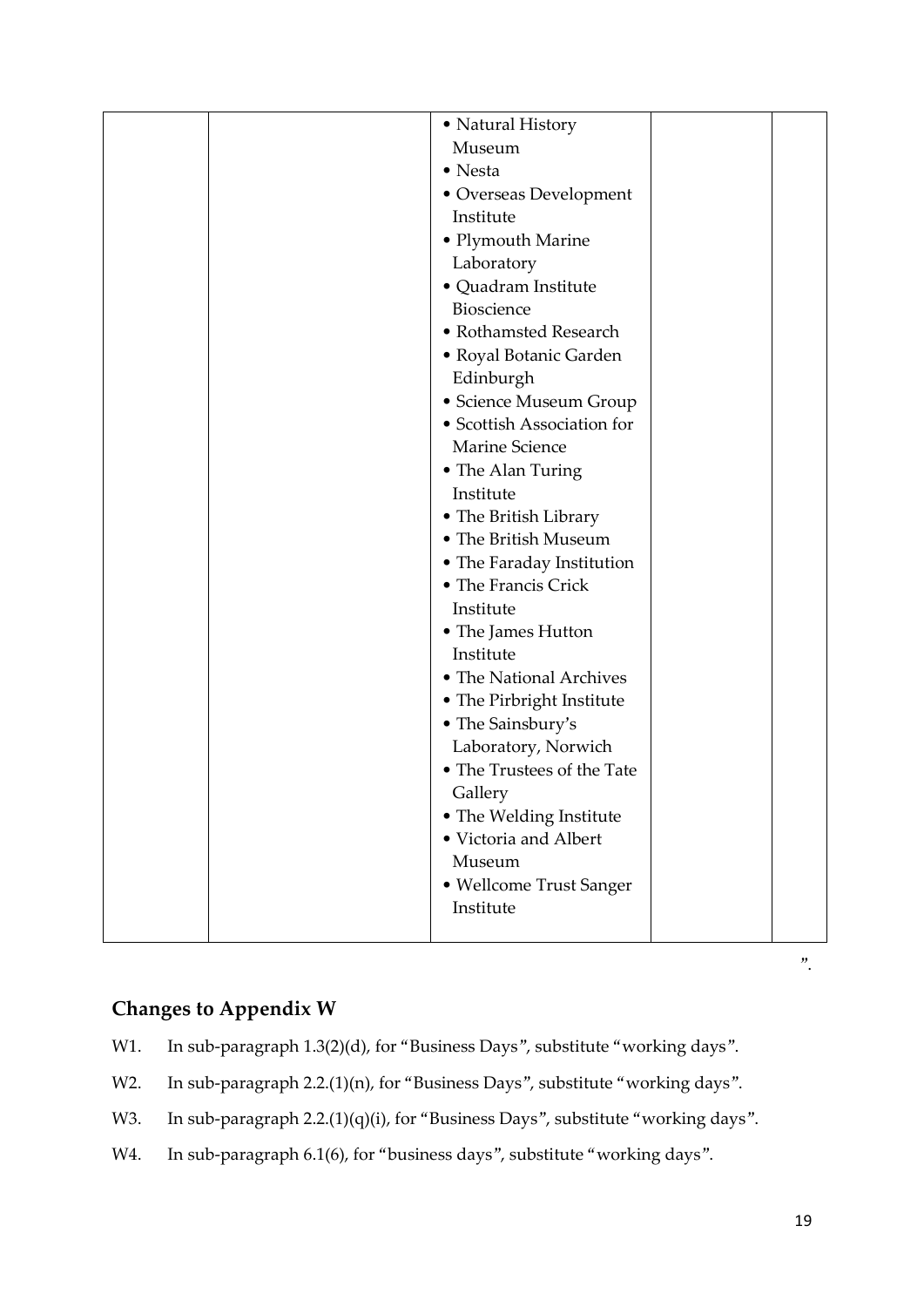- W5. In sub-paragraph 6.1(8), for "business days", substitute "working days".
- W6. In Table 5 of Part 7 of Appendix W, after the row beginning with SOC code "5119", insert—

 $\alpha$ 

| 5431 | <b>Butchers</b> | Butcher<br>Butchery<br>Manager<br>Master<br>Butcher<br>Slaughter man | slaughters animal and removes skin, hide, hairs,<br>$\bullet$<br>internal organs, etc.<br>cuts or saws carcasses into manageable portions;<br>$\bullet$<br>removes bones, gristle, surplus fat, rind and other<br>$\bullet$<br>waste material;<br>cuts carcass parts into chops, joints, steaks, etc.<br>٠<br>for sale;<br>prepares meat for curing or other processing;<br>cleans tools and work surfaces. | £22,000 |
|------|-----------------|----------------------------------------------------------------------|-------------------------------------------------------------------------------------------------------------------------------------------------------------------------------------------------------------------------------------------------------------------------------------------------------------------------------------------------------------------------------------------------------------|---------|
|------|-----------------|----------------------------------------------------------------------|-------------------------------------------------------------------------------------------------------------------------------------------------------------------------------------------------------------------------------------------------------------------------------------------------------------------------------------------------------------------------------------------------------------|---------|

# **Changes to Appendix X**

X1. In the table in paragraph 4.9, in paragraph (1) of row 4 omit "Worker Migrant".

**MADE 2 April 2020**

".

## **HOWARD QUAYLE**

*Minister for the Cabinet Office*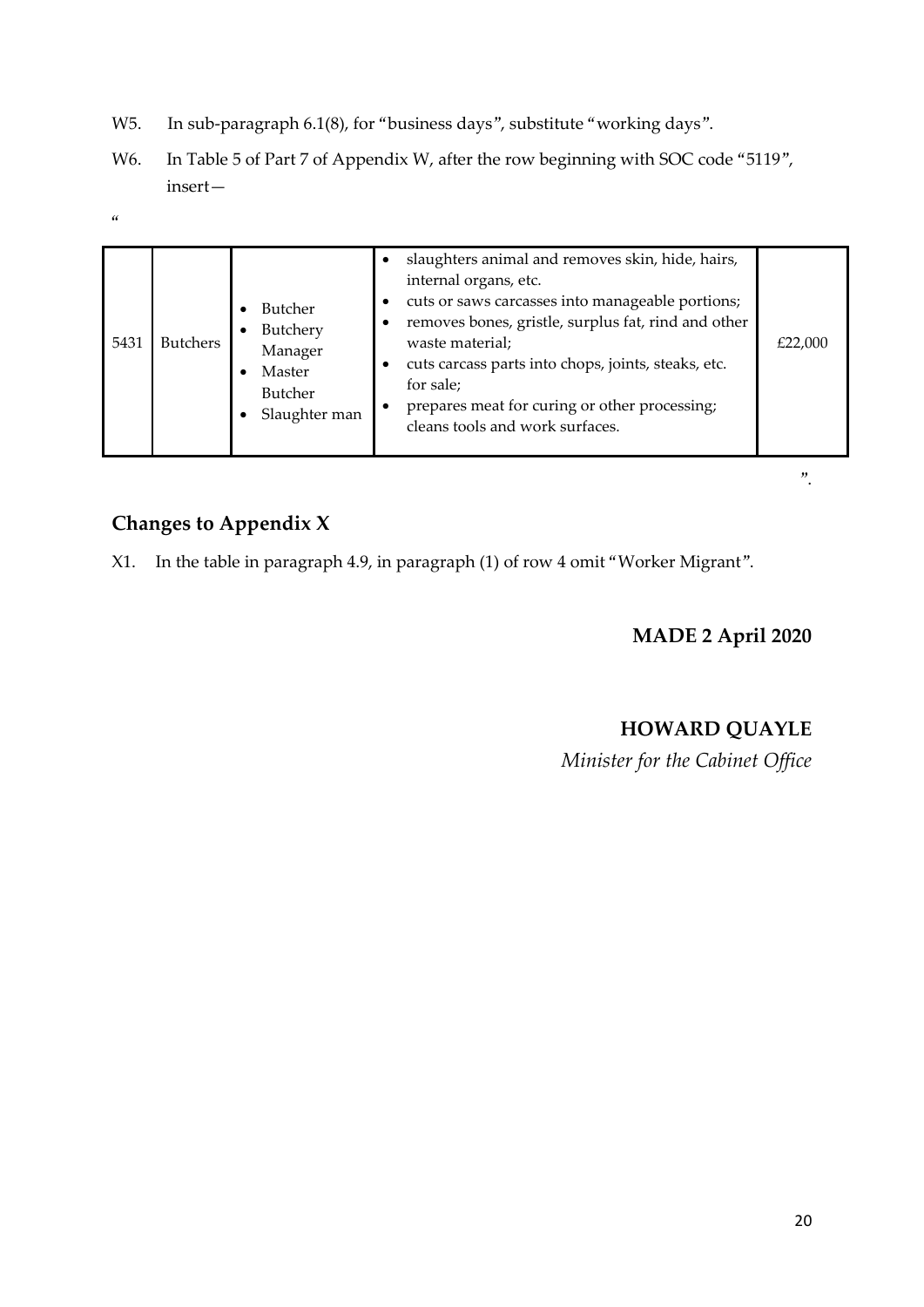## **Explanatory Note**

## **to the Statement of Changes In Immigration Rules SD 2020/0140**

*(This note is not part of the Statement of Changes in Immigration Rules)*

The changes made by this Statement of Changes in Immigration Rules are as follows—

#### **Changes to Part 1**

The definitions of "business day" and "working day" have been consolidated into a single definition of "working day", which is defined in the Interpretation Act 2015. Consequential changes have been made to other Parts of the Rules in order to change remaining references to "business day" to "working day".

The Rules relating to Returning Residents have been updated, and brought in line with the equivalent Rules in the United Kingdom. A person who has indefinite leave to remain may now be absent from the Isle of Man for more than 2 years or have received public funds towards their leaving the Island, where the purpose of the absence is to join a partner falling within paragraph 19A.

#### **Changes to Part 9**

An addition to Part 9 of the Immigration Rules (the general grounds for refusal) has been made to allow for the cancellation of leave to enter granted by virtue of having arrived in the Isle of Man with an entry clearance that was granted under Appendix EU (Family Permit) where there has been a material change in circumstances since the family permit was granted.

#### **Changes to the EU Settlement Scheme (Appendix EU and Appendix EU (Family Permit))**

- A change has been made to disapply the provisions of paragraphs 18 and 19 of the Rules from indefinite leave granted under Appendix EU. These paragraphs set out that a person who has indefinite leave to remain may not normally return to the Island as a returning resident where they have had an absence of 2 or more years from the UK and Islands, whereas it is 5 years in the case of indefinite leave to remain granted under Appendix EU.
- A change has been made so that applicants who receive limited leave to enter or remain may use this document as proof of their relationship to a relevant EEA national, when making an application for indefinite leave to remain.
- Changes have been made in order to clarify that family members and extended family members of British citizens who are returning from an EEA State or Switzerland must meet the relevant conditions in regulation 10 of the Immigration